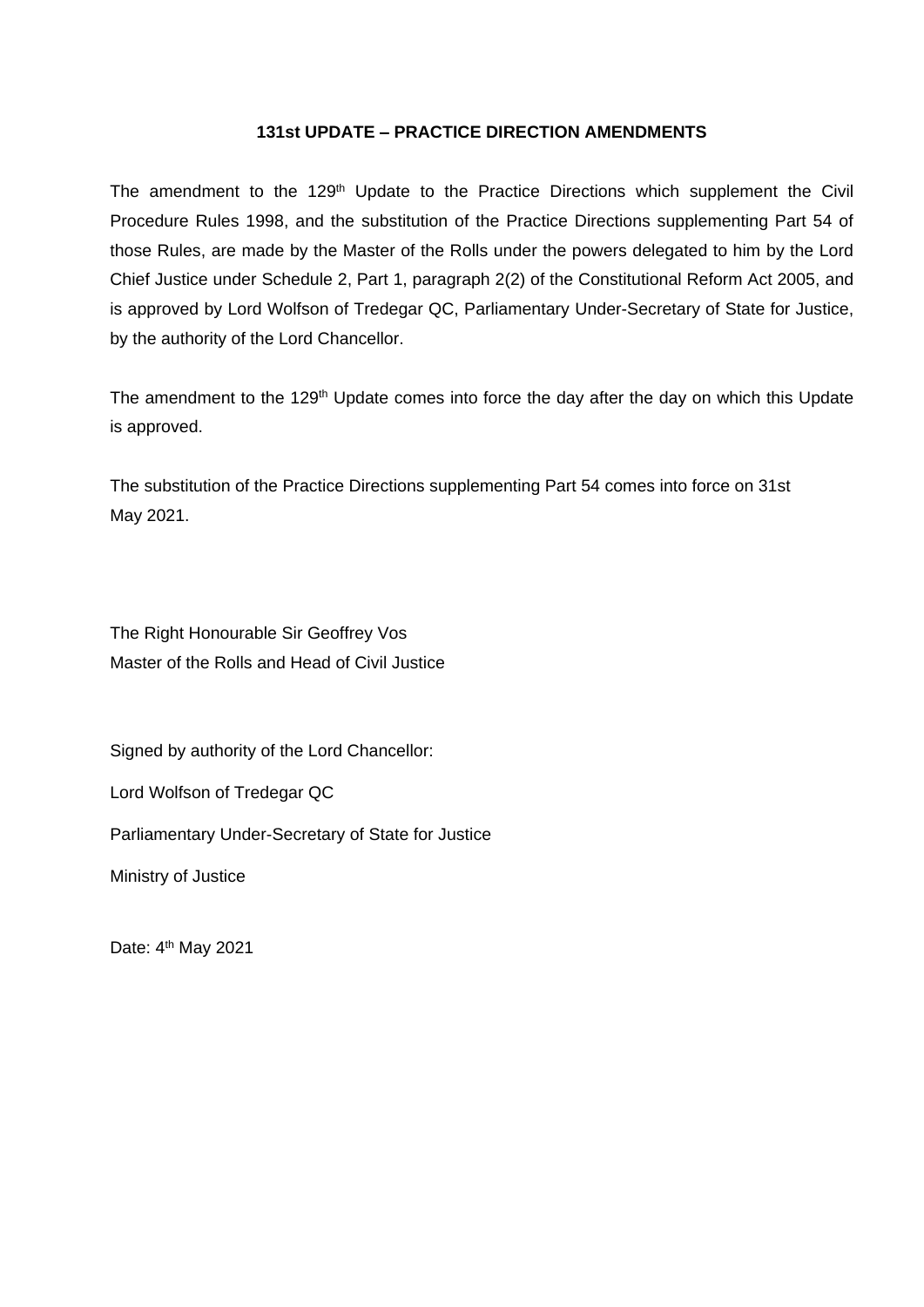## **129th UPDATE – PRACTICE DIRECTION AMENDMENTS**

1) In the Schedule to the 129<sup>th</sup> Update, for Appendix B to Practice Direction 27B, substitute Appendix B as set out in Schedule1 to this Update.

## **PRACTICE DIRECTIONS SUPPLEMENTING PART 54**

1) For Practice Directions 54A to 54E, substitute Practice Directions 54A to 54D as set out in Schedules 2 to 5 to this Update.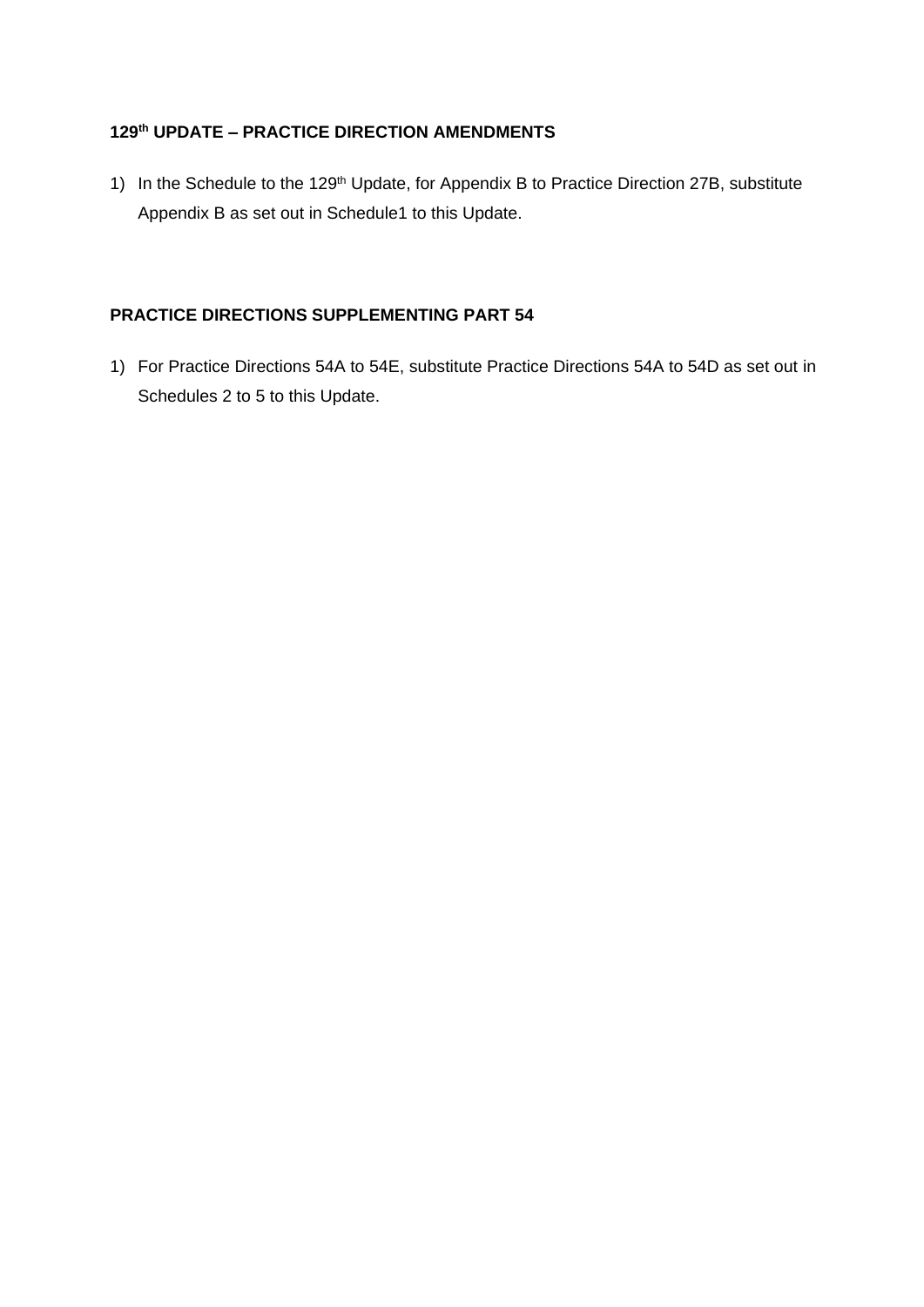# **SCHEDULE 1**

## "**APPENDIX B: STANDARD DIRECTIONS**

# **PD27B Section 2: Liability dispute only - denied in full (Acknowledgment of Service filed)**

*These are standard directions. The court may give directions other than standard directions*

Upon the Court considering the Claimant's Form RTASC L and the Court Pack provided with it

And upon considering the [First / Second] Defendant's Form RTAAS L

[And upon the [Claimant] / [First / Second] [Defendant] having applied on Form [RTASC L] / [RTAAS L] to rely upon further evidence]

[And upon the [Claimant] / [First / Second] [Defendant] having identified in Form [RTASC L] / [RTAAS L] that there is another claim arising out of the same accident]

IT IS ORDERED THAT:

## Other claims

1. (a) Pursuant to PD27B 2.14(1)(a), this claim shall be heard together with claim number [ ] [("the other claim")] [, and this claim shall be the lead claim].

(b) This claim shall be listed with the other claim for a hearing with a time estimate of [  $\blacksquare$  at which the court will make further directions. [The parties must file at court and serve on each other, at least [7] days before that hearing, a draft of any directions they seek.

OR

(b) The following directions shall apply to both claims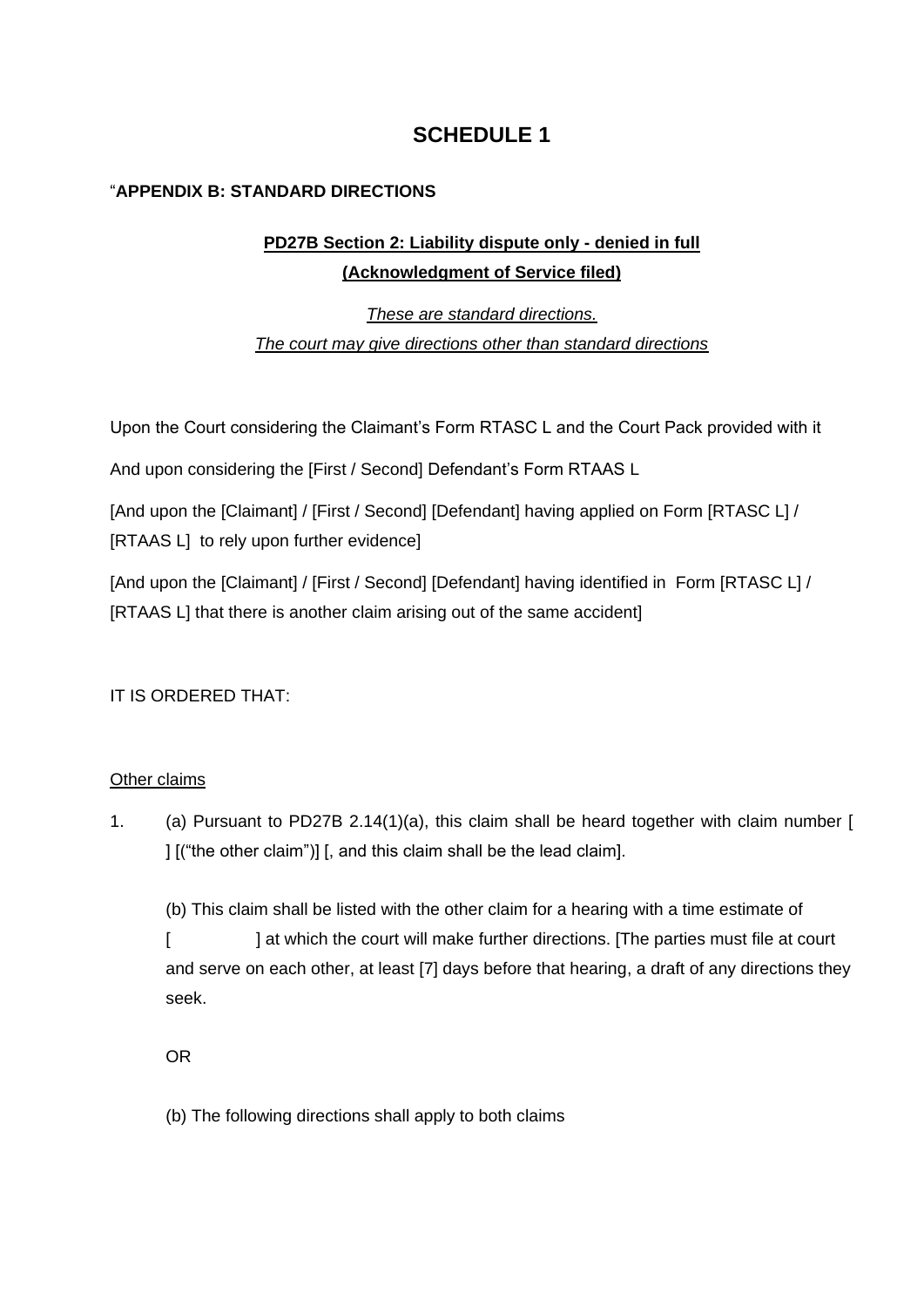OR

1. Pursuant to PD27B 2.14(1)(a), this claim shall be heard together with the claim made against the Claimant by the Defendant which currently proceeds within the RTA Small Claims Protocol under reference number [  $\qquad$  ] ("the other claim"). The Defendant shall ensure the other claim will exit the RTA Small Claims Protocol as required by PD27B 2.14(3)(a) and shall specify this hearing centre as the preferred hearing centre on the Form RTASC L.

#### OR

1.

- a) Pursuant to PD27B 2.14(3)(b), this claim is stayed until  $[$ permit the claim which proceeds in the RTA Small Claims Protocol under reference number [ ] ("the other claim") to be issued.
- b) The Defendant must inform the court immediately on the issue of the other claim. The court will then consider whether to order that the claims be heard together pursuant to PD27B 2.14(1)(a).
- c) No more than seven days after the date specified at paragraph (a) the Defendant shall file at court and serve on the Claimant a short statement setting out the latest position of the other claim.

#### OR

1. This Claim shall be transferred to the County Court at [ ] and seen by a Judge of that Court so that the court may consider it with claim number [ ] and decide whether to make any order under PD27B 2.14(1).

#### OR

1.

- a) Pursuant to PD27B 2.14(1)(b), this claim shall no longer continue under Practice Direction 27B.
- b) The claim shall be heard together with claim number  $[$   $]$ ) ("the other claim").
- c) Pursuant to PD27B 1.8(5), this claim is automatically allocated to the same track as the other claim; and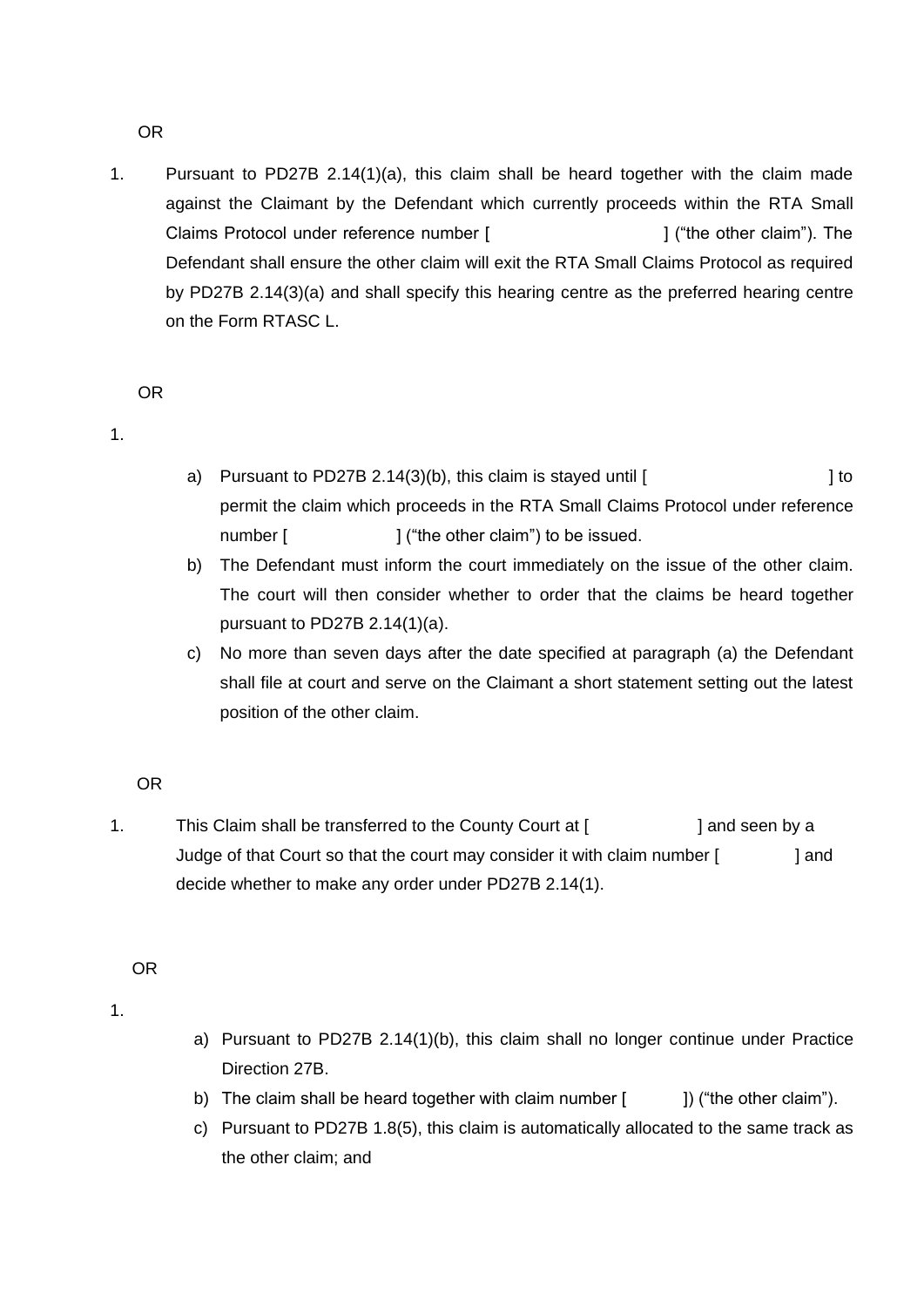d) This claim shall be transferred to the County Court at [  $\qquad$  ] so that the court may consider it with the other claim and make further directions.

## OR

d) [This claim shall be listed with the other claim for a hearing with a time estimate of [ ] at which the court will make further directions. [The parties must file at court and serve on each other, at least [7] days before that hearing, a draft of any directions they seek.]

### RTA Insurer's rights

2. Having filed an acknowledgment of service, the Second Defendant (the RTA Insurer) shall be entitled to defend the claim and to exercise all the rights of the First Defendant.

#### **Evidence**

- 3. The parties may rely upon the evidence contained in the relevant Court Pack pursuant to PD27B 2.13 [except the [Claimant] / [Defendant] may not rely upon the following evidence contained in the Court Pack, namely......................].
- 4. The [Claimant] / [First and/or Second Defendant] has permission to file at court and serve on the other [party][parties] [additional evidence as detailed in/attached to] / [additional witness statements from the persons named in] their Form [RTASC L] / [RTAAS L], on condition that these must be filed and served by 4pm on [

OR

The [Claimant] / [First and/or Second Defendant] has permission to file at court and serve on the other [party][parties] [additional witness statements from ] / [additional evidence, namely

 ] on condition that these must be filed and served by 4 pm  $[$   $]$ .  $]$ .

5. If any party wishes to rely on any dashcam footage, or other video clips, contained in the Court Pack, that party shall ensure that suitable and sufficient equipment is available at Court so that it can be viewed by the Judge, the parties and their representatives all at the same time.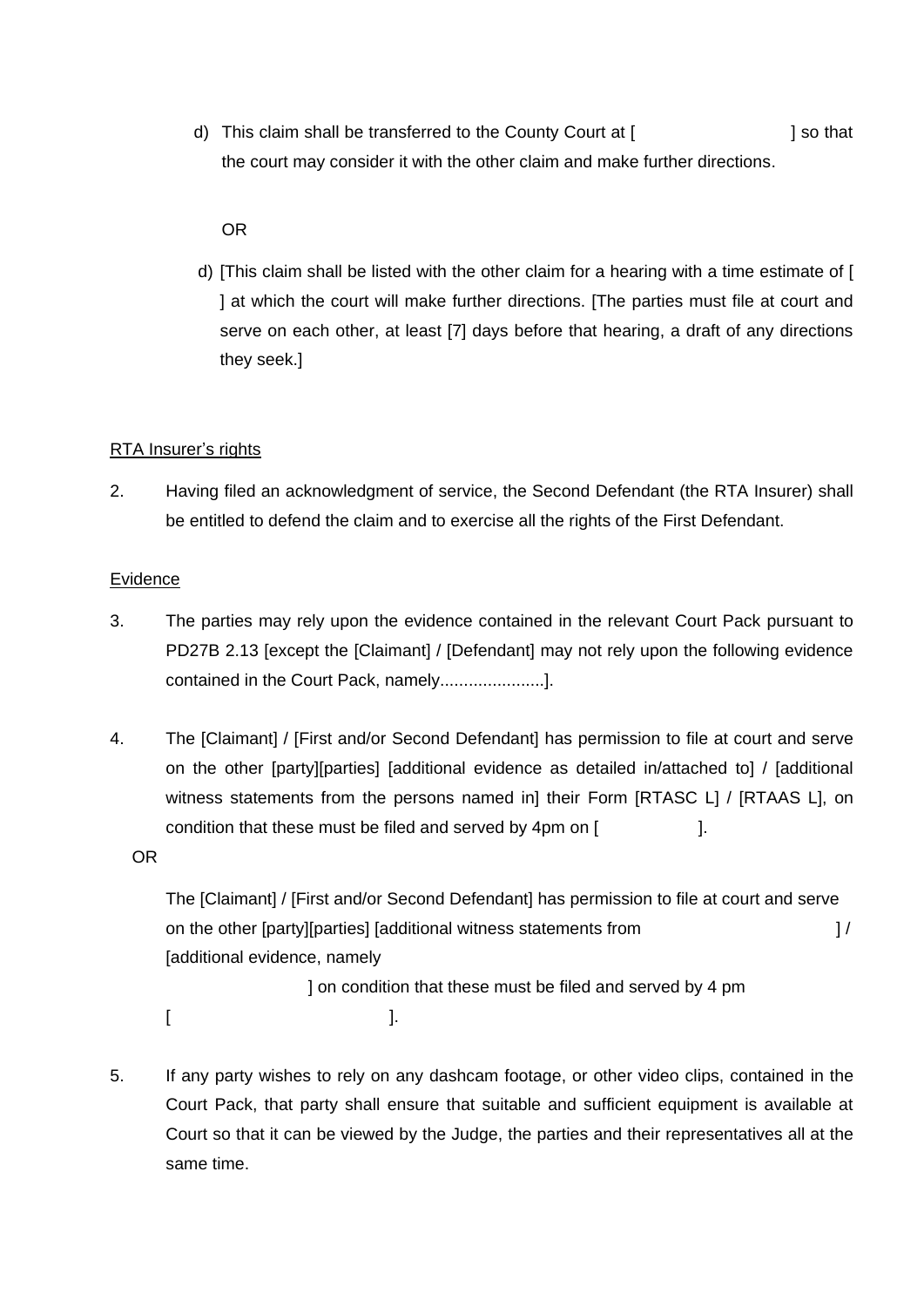- 6. The liability dispute is listed for an oral hearing which the parties must attend [in person] / [by video] on **ELH** . The Court will not make a decision on paper.
- 7. Because this Order has been made without a hearing, the parties have the right to apply to have the order set aside, varied or stayed. A party making such an application must send or deliver the application to the court (together with any appropriate fee) to arrive within seven days of service of this Order.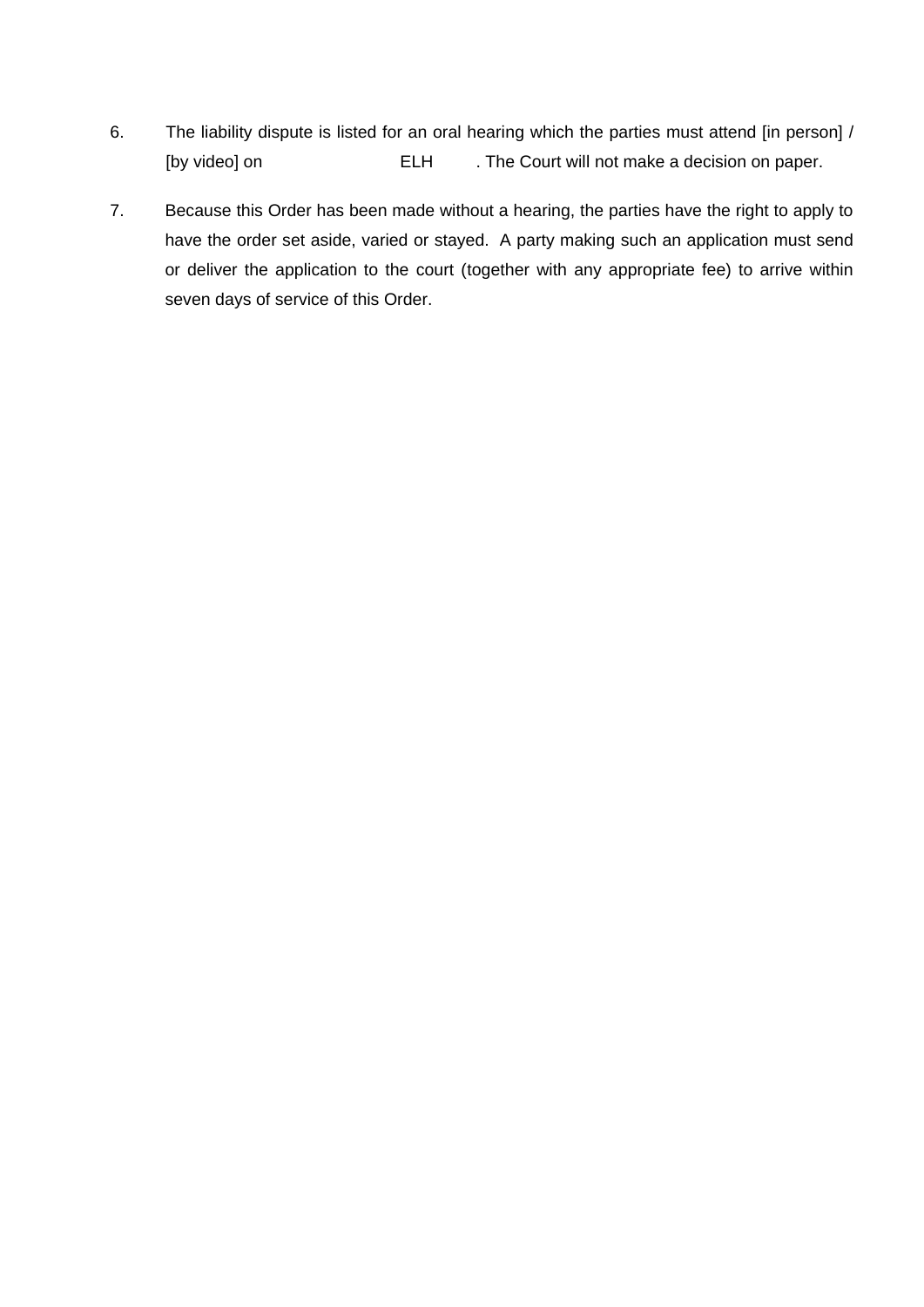## **PD27B Section 4: Liability admitted in part but remains in dispute (including where nonprotocol vehicle costs and/or an uplift are claimed in such cases)**

## *These are standard directions.*

## *The court may give directions other than standard directions*

Upon the Court considering the Claimant's Form RTASC D and the Court Pack provided with it

And upon considering the [First / Second] Defendant's Form RTAAS D

[And upon the [Claimant] / [First / Second] [Defendant] having applied on Form [RTASC D] / [RTAAS D] to rely upon further evidence]

[And upon the [Claimant] / [First / Second] [Defendant] having identified in Form [RTASC D] / [RTAAS D] that there is another claim arising out of the same accident]

## Other claims

1. Pursuant to PD27B 2.14(1)(a), this claim shall be heard together with claim number [  $\blacksquare$  ] [, and this claim shall be the lead claim].

## OR

1. Pursuant to PD27B 2.14(1)(a), this claim shall be heard together with the claim made against the Claimant by the Defendant which currently proceeds within the RTA Small Claims Protocol under reference number [  $\qquad$  ] ("the other claim"). The Defendant shall ensure the other claim will exit the RTA Small Claims Protocol as required by PD27B 2.14(3)(a) and shall specify this hearing centre as the preferred hearing centre on the Form RTASC [L][D].

OR

1.

- a) Pursuant to PD27B 2.14(3)(b), this claim is stayed until  $\lceil$ permit the claim which proceeds in the RTA Small Claims Protocol under reference number [  $\vert$   $\vert$  ("the other claim") to be issued.
- b) The Defendant must inform the court immediately on the issue of the other claim. The court will then consider whether to order that the claims be heard together.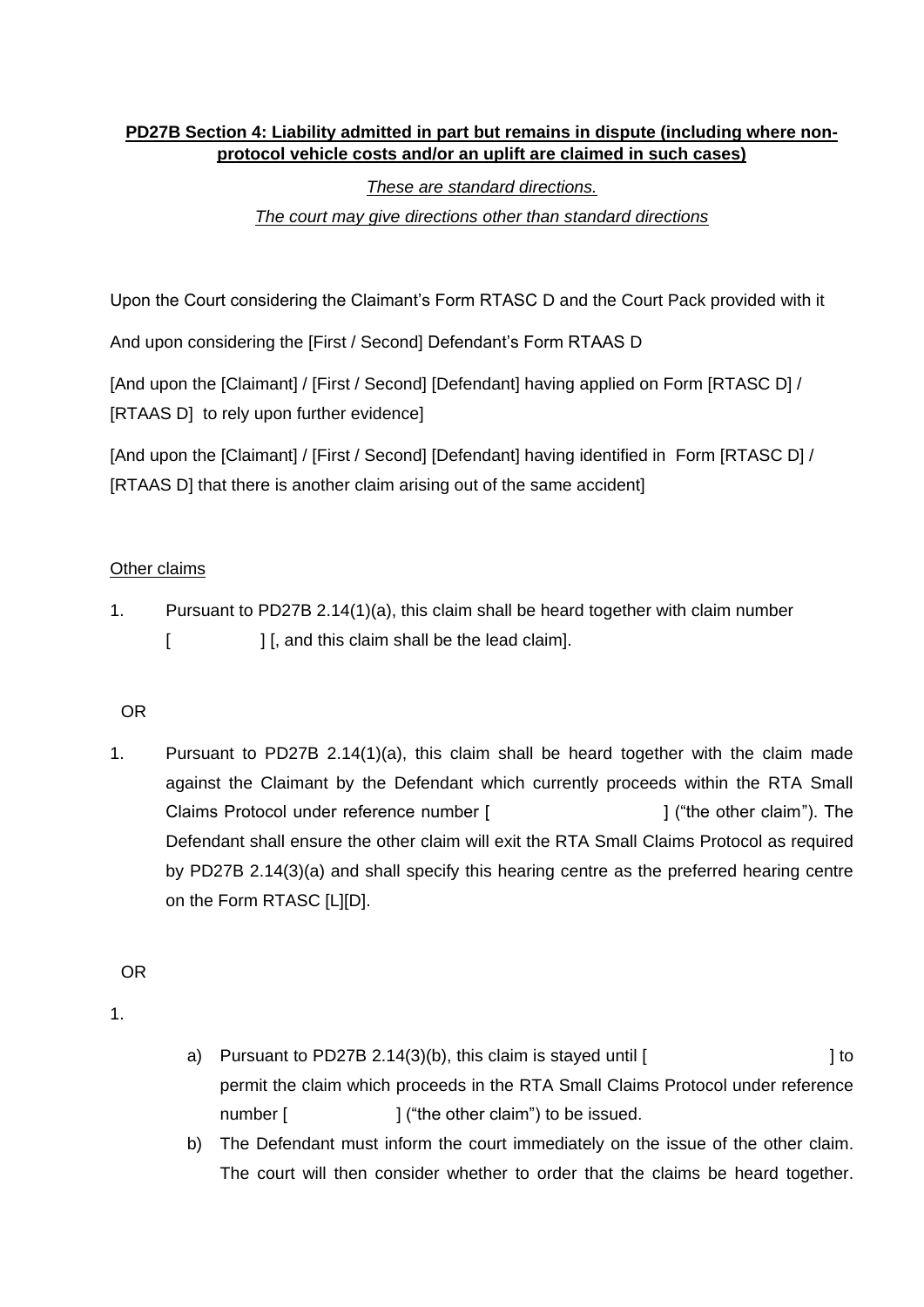pursuant to PD27B 2.14(1)(a).

- c) No more than seven days after the date specified at paragraph (a) the Defendant shall file at court and serve on the Claimant a short statement setting out the latest position of the other claim.
- OR
- 1. This Claim shall be transferred to the County Court at [ ] and seen by a Judge of that Court so that the court may consider it with claim number [ ] and decide whether to make any order under PD27B 2.14(1).

OR

1.

- a) Pursuant to PD27B 2.14(1)(b), this claim shall no longer continue under Practice Direction 27B
- b) The claim shall be heard together with claim number  $[$  ]) ("the other claim")
- c) Pursuant to PD27B 1.8(5), this claim is automatically allocated the same track as the other claim
- d) This claim shall be transferred to the County Court at [  $\qquad$  ] so that the court may consider it with the other claim and make further directions

## OR

1. [This case shall be listed with the other claim for a hearing with a time estimate of

[  $\blacksquare$  ] at which the court will make further directions. [The parties must file at court and serve on each other, at least [7] days before that hearing, a draft of any directions they seek]]

## RTA Insurer's rights

2. Having filed an acknowledgment of service, the Second Defendant (the RTA Insurer) shall be entitled to defend the claim and to exercise all the rights of the First Defendant.

## **Evidence**

- 3. The parties may rely upon the evidence contained in the relevant Court Pack pursuant to PD27B 4.13 [except that the [Claimant] / [Defendant] may not rely upon the following evidence contained in the Court Pack, namely......................].
- 4. The [Claimant] / [Defendant] has permission to file and serve [additional evidence as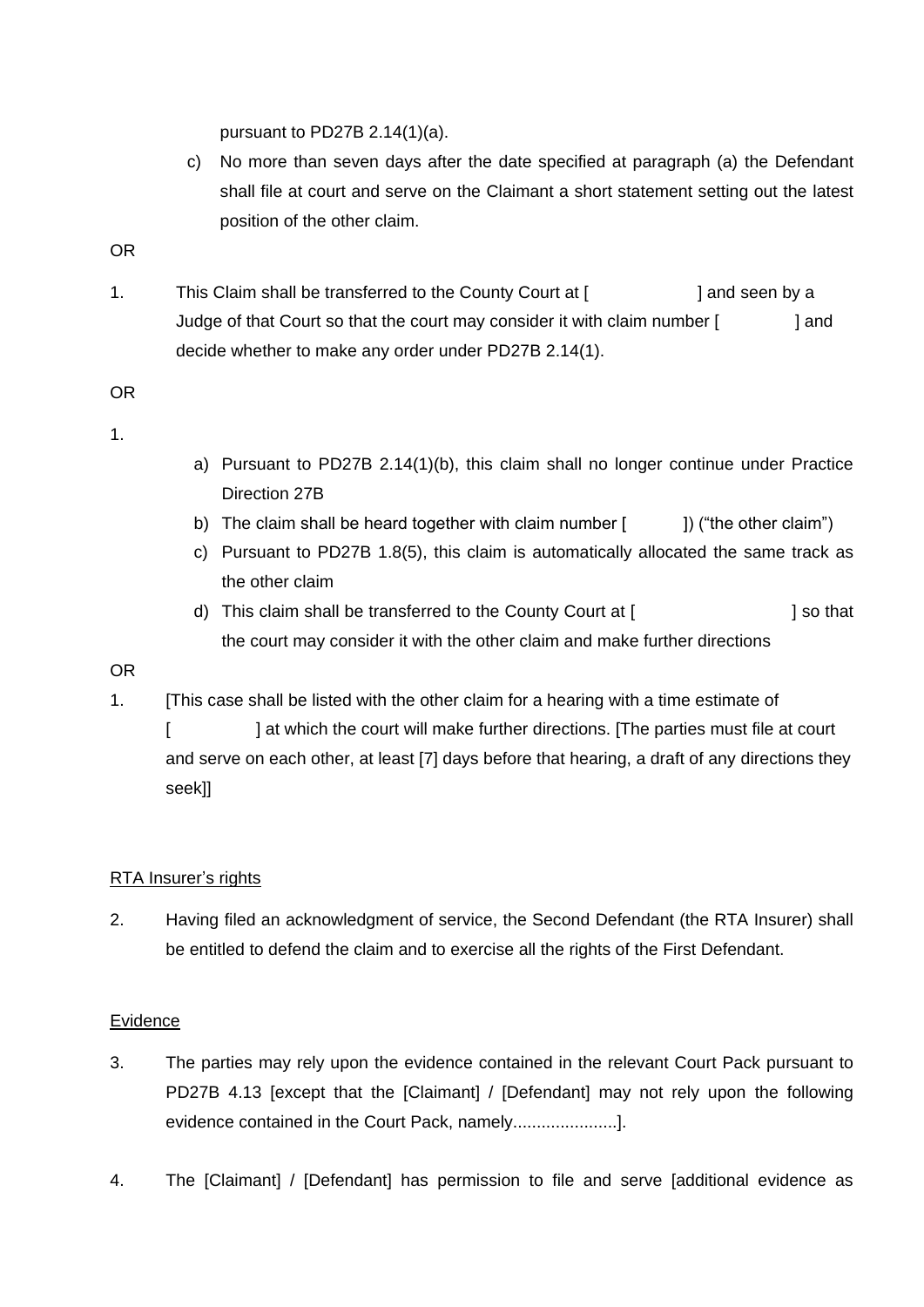detailed in/attached to] / [additional witness statements from the persons named in] their application in Form [RTASC D] / [RTAAS D], on condition that these must be filed and served by 4pm [ ].

OR

The [Claimant]/ [Defendant] has permission to file and serve [additional witness statements from  $\vert$  / [additional evidence, namely  $\vert$  on condition that these must be filed and served by  $4 \text{ pm}$  [

#### Non- Protocol Vehicle Costs ("NVC")

#### Witness evidence dealing with NVC

- 5. In the event that neither the Court Pack nor any other evidence filed by the Claimant addresses the following points, the Claimant must by  $4.00$  p.m. [ ] file and serve a witness statement which deals with the following issues, (save insofar as they have already been addressed):
	- (i) The Claimant's need to hire a vehicle;
	- (ii) The need to hire the particular type of vehicle hired;
	- (iii) Why the vehicle was hired for the period it was hired for. If the Claimant relies on the time taken to repair or examine their own motor vehicle, the Claimant should include in the witness statement an account of steps taken to speed up the process and to monitor progress.
	- (iv) Where the Claimant states:
		- a. that they were unable reasonably to afford to pay up front for a hire car (this is referred to as "impecuniosity" in the rest of this order); and
		- b. so entered into a credit hire arrangement; and
		- c. the Defendant has not agreed to this part of the Claimant's case (that the Claimant was "impecunious")

then the Claimant should say so in the witness statement.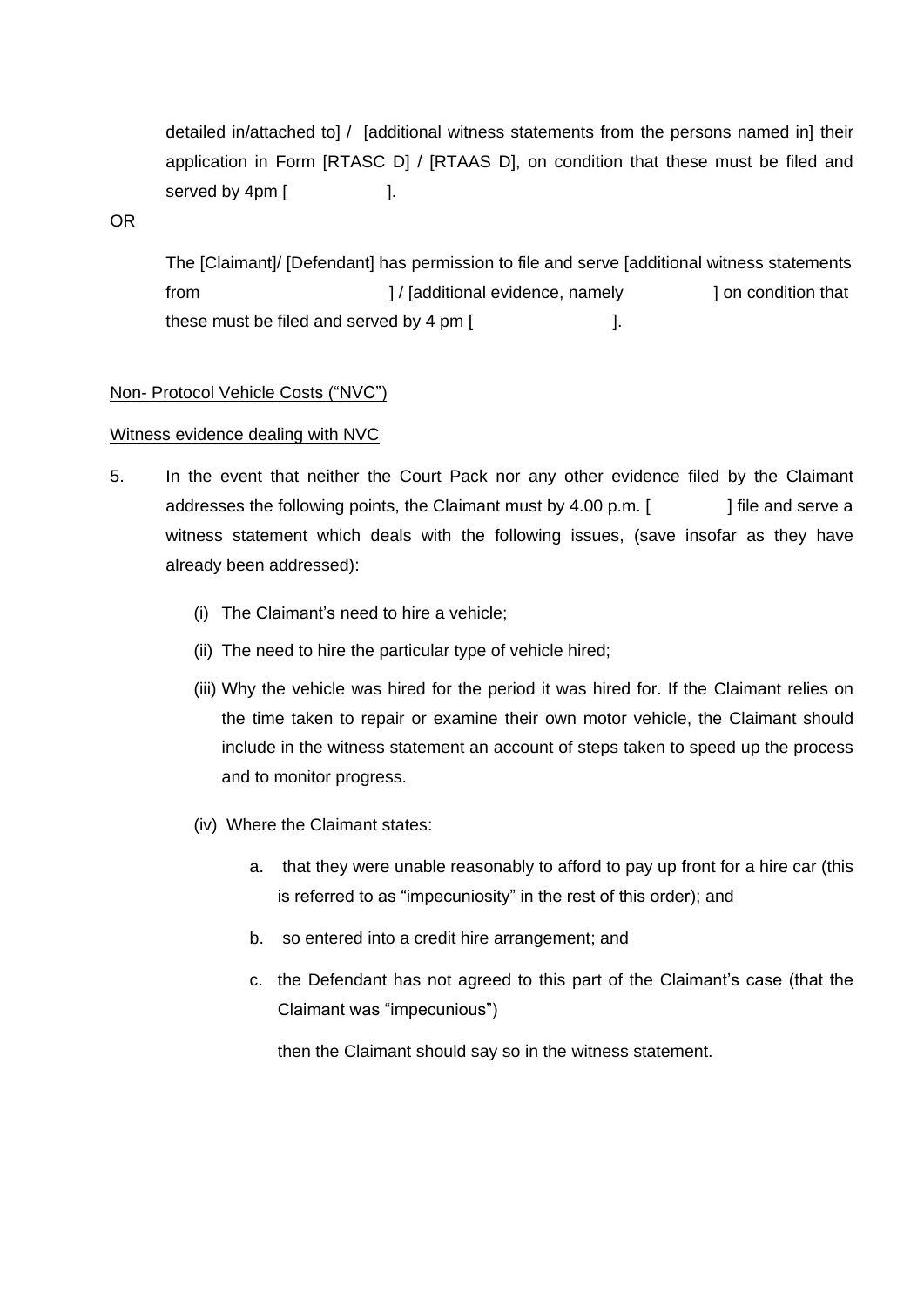#### Documentary evidence about Impecuniosity

- 6. The Claimant will not be allowed to rely upon impecuniosity unless either (a) the Defendant does not dispute this or (b) the Claimant by 4pm on  $\lceil \cdot \cdot \cdot \rceil$  files and serves such of the following documents as are in the Claimant's possession or can be obtained by them:
	- (i) Copies of the Claimant's wage slips or equivalent documentation (for example, if self employed) evidencing the approximate level of income available to the Claimant for the period of three months pre-accident and covering the period of hire; and
	- (ii) Copies of bank and credit card statements for a period of three months pre-accident and covering the period of hire; and
	- (iii) Details of all investments held at the time of the accident

### Additional Documents

- 7. If the Claimant makes a claim for
	- a. Cost of repairs;
	- b. Write-off value of their vehicle;
	- c. Recovery charges;
	- d. Storage charges

but has not included within the Court Pack all documentation in support of such a claim, the Claimant must by 4 pm on [ ] file and serve any documentation including invoices and receipts that they rely upon in support of any such claim.

- 8. Hire rates:
	- (i) The parties must liaise and make reasonable efforts to agree the basic (non-credit) hire rate, subject to liability and/or other issues, no later than 4pm on [xxx days from date of order] and, if agreement is reached, must file at court a signed note of such agreement.
	- (ii) If the parties fail to agree hire rates, each party can rely on a single witness statement to provide relevant evidence of basic hire rates available within the Claimant's geographical location from a mainstream or, (if none is available) a local reputable supplier, for the type of car (or similar) to that actually hired, or of a similar class to the Claimant's damaged vehicle if a better vehicle class was hired; such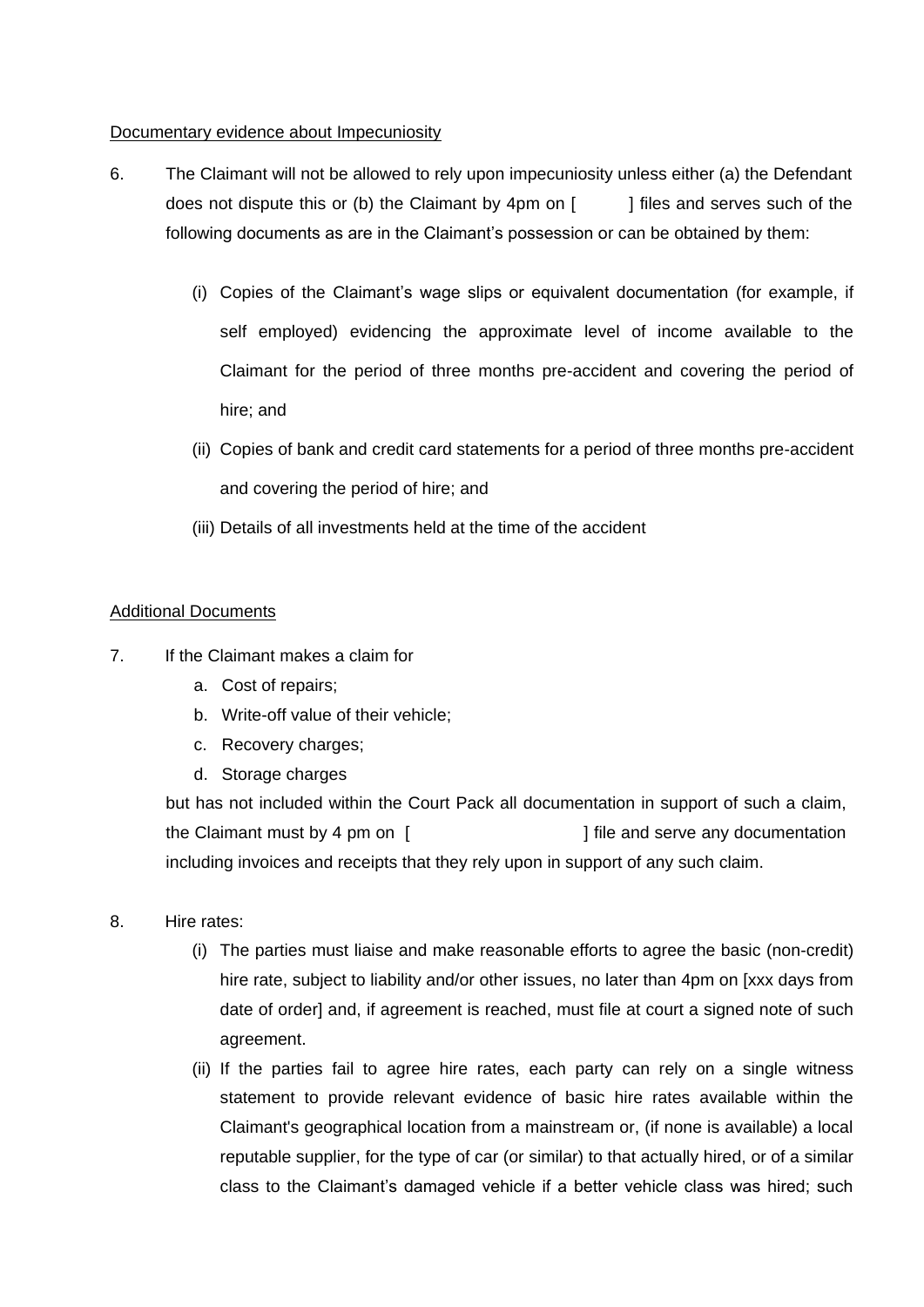factual witness statements and any associated surveys must be filed and served by 4.00pm on [ ].

- (iii) The witness statements must include the following facts:
	- a. who conducted the survey; and
	- b. when and in what way the survey was conducted; and
	- c. whether the survey established that comparable vehicles were available for hire and the cost of the hire (to be clearly set out in a table or tables to include the daily and weekly rates of hire, the cost of collision damage waiver or third party insurance, and any relevant extra items). The full terms and conditions applicable must be attached;
- 9. If any party wishes to rely on any dashcam footage, or other video clips, contained in the Court Pack, that party shall ensure that suitable and sufficient equipment is available at Court so that it can be viewed by the Judge, the parties and their representatives all at the same time.
- 10. The dispute is listed for an oral hearing which both parties must attend [in person] [by video] on ELH . The Court will not make a decision on paper.
- 11. Because this Order has been made without a hearing, the parties have the right to apply to have the order set aside, varied or stayed. A party making such an application must send or deliver the application to the court (together with any appropriate fee) to arrive within seven days of service of this Order.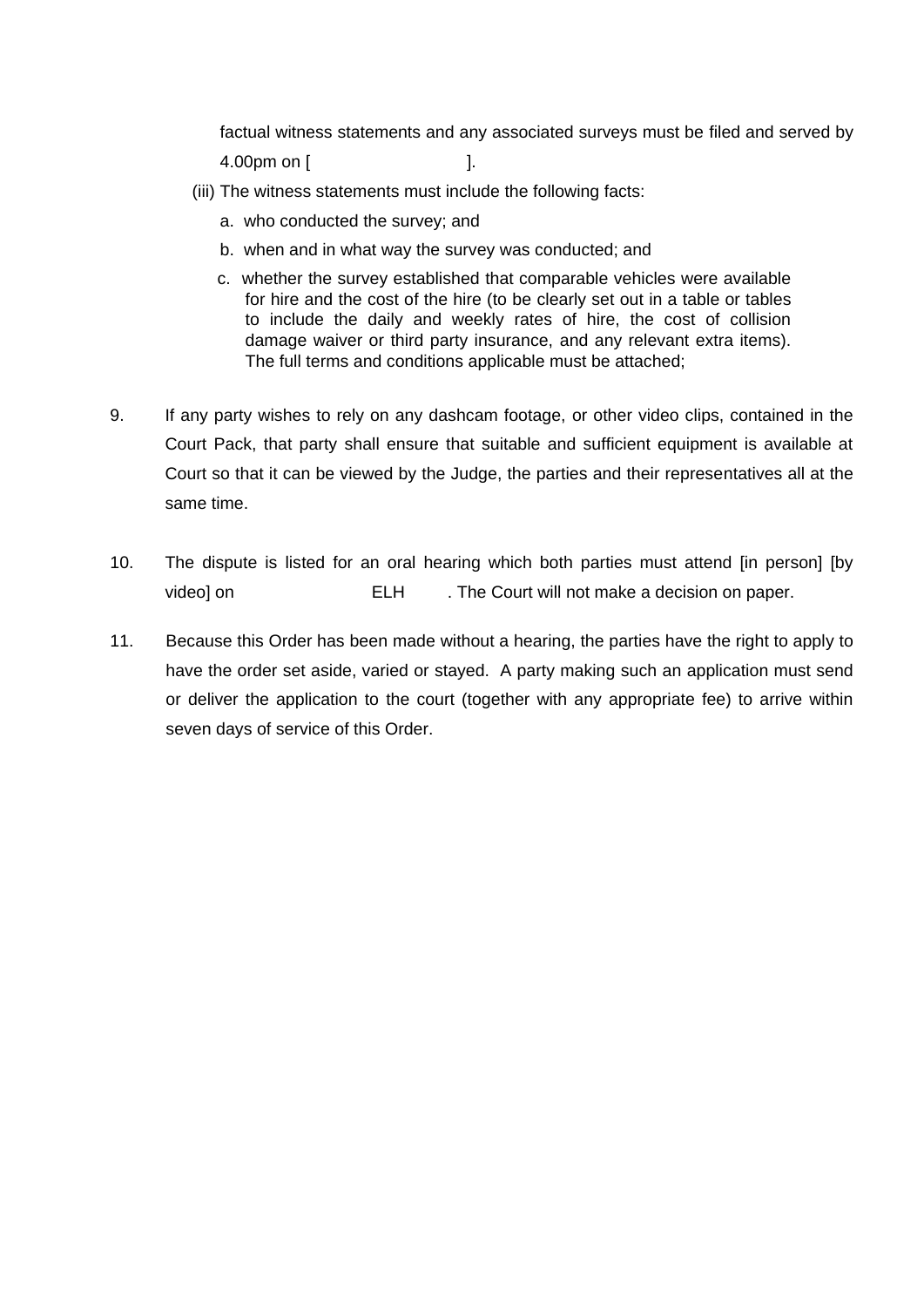# **PD27B Section 5: Liability not in dispute and the Claim includes non-protocol vehicle costs (and may include a claim for an uplift)**

# *These are standard directions. The court may give directions other than standard directions*

Upon the court considering the Claimant's Form RTASC D and the Court Pack provided with it

And upon considering the Defendant's Form RTAAS D

[And upon the [Claimant] / [Defendant] having applied in the RTASC D/RTAAS D to rely upon further witness evidence]

## It is Ordered that:

### Evidence

- 1. The parties may rely upon the evidence contained in the relevant Court Pack pursuant to PD27B 5.14 [except the [Claimant] / [Defendant] may not rely upon the following evidence contained in the Court Pack, namely......................].
- 2. The [Claimant] / [Defendant] has permission to file and serve [additional evidence as detailed in/attached to ] / [additional witness statements from the persons named in] their application in form [RTASC D] / [RTAAS D], on condition that these must be filed and served by 4pm [ ].

## OR

The [Claimant] / [Defendant] has permission to file and serve [additional witness statements from  $\vert$  / [additional evidence, namely ] on condition that these must be filed and served by 4 pm [ ].

## Non- Protocol Vehicle Costs ("NVC")

## Witness evidence dealing with NVC

3. In the event that neither the Court Pack nor any other evidence filed by the Claimant addresses the following points, the Claimant must by  $4.00 \text{ p.m.}$  [ $\qquad$ ] file and serve a witness statement which deals with the following issues, (save insofar as they have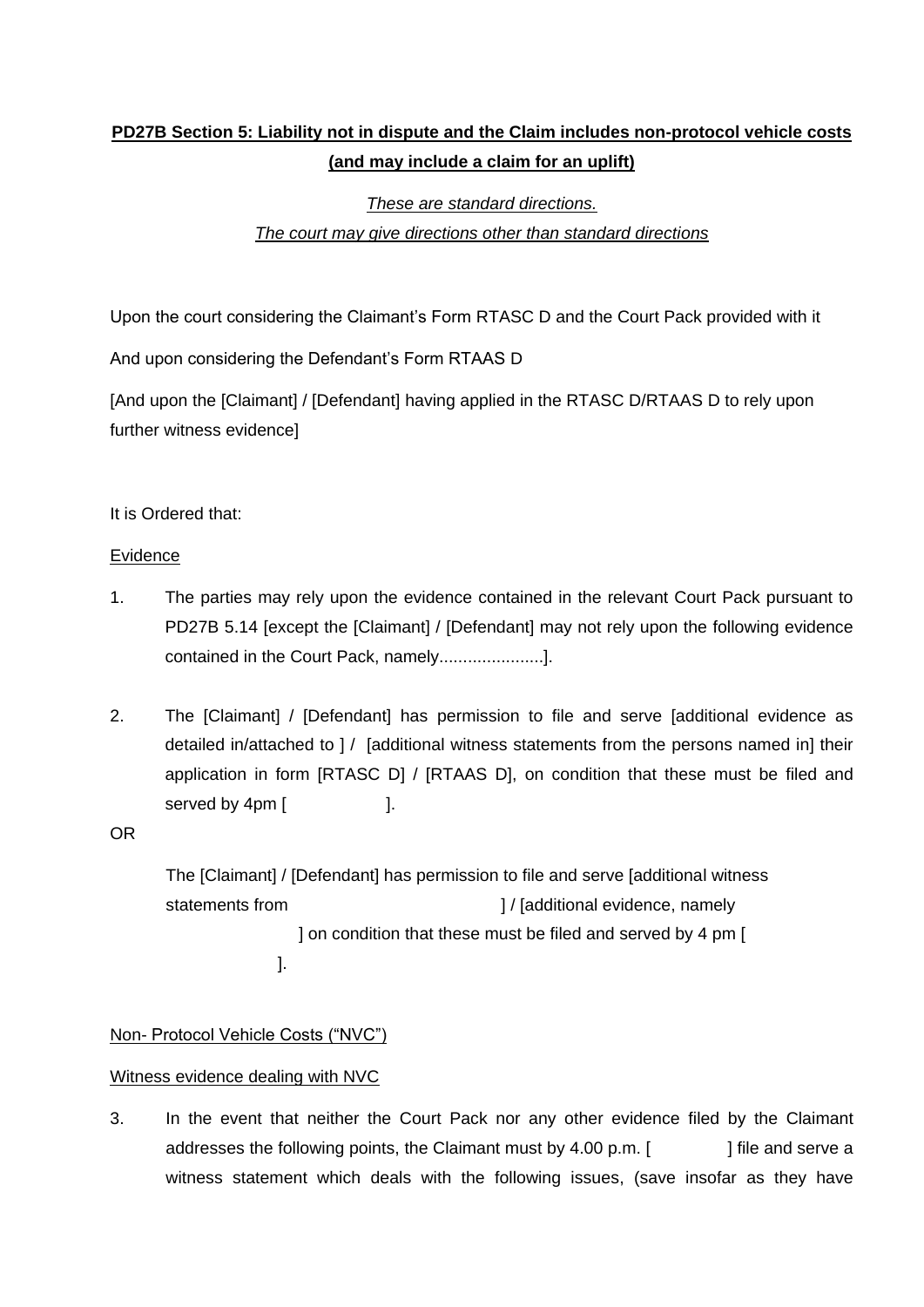already been addressed):

- (i) The Claimant's need to hire a vehicle;
- (ii) The need to hire the particular type of vehicle hired;
- (iii) Why the vehicle was hired for the period it was hired for. If the Claimant relies on the time taken to repair or examine their own motor vehicle, the Claimant should include in the witness statement an account of steps taken to speed up the process and to monitor progress.
- (iv) Where the Claimant states:
	- a. that they were unable reasonably to afford to pay up front for a hire car (this is referred to as "impecuniosity" in the rest of this order) and
	- b. so entered into a credit hire arrangement, and
	- c. the Defendant has not agreed to this part of the Claimant's case (that the Claimant was "impecunious")

then the Claimant should say so in the witness statement..

#### Documentary evidence about Impecuniosity

- 4. The Claimant will not be allowed to rely upon impecuniosity unless either (a) the Defendant does not dispute this or (b) the Claimant by 4pm on  $\lceil \cdot \cdot \cdot \rceil$  files and serves such of the following documents as are in the Claimant's possession or can be obtained by them:
	- (i) Copies of the Claimant's wage slips or equivalent documentation (for example, if self employed) evidencing the approximate level of income available to the Claimant for the period of three months pre-accident and covering the period of hire; and
	- (ii) Copies of bank and credit card statements for a period of three months pre-accident and covering the period of hire; and
	- (iii) Details of all investments held at the time of the accident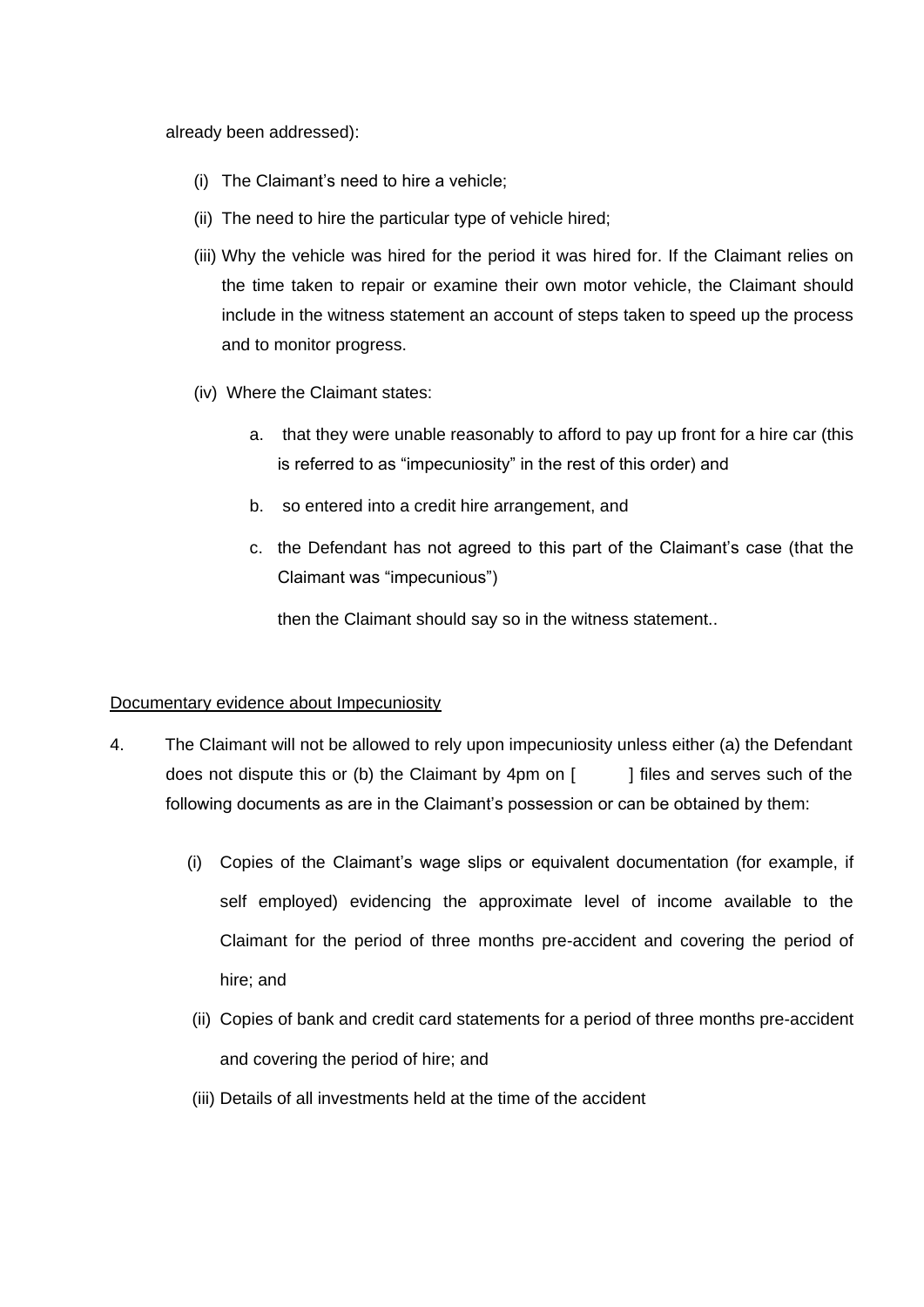#### Additional Documents

- 5. If the Claimant makes a claim for
	- a. Cost of repairs;
	- b. Write-off value of their vehicle;
	- c. Recovery charges;
	- d. Storage charges

but has not included within the Court Pack all documentation in support of such a claim, the Claimant must by 4 pm on [  $\qquad \qquad$  ] file and serve any documentation including invoices and receipts that they rely upon in support of any such claim.

- 6. Hire rates:
	- (i) The parties must liaise and make reasonable efforts to agree the basic (non-credit) hire rate, subject to liability and/or other issues, no later than 4pm on [xxx days from date of order] and, if agreement is reached, must file at court a signed note of such agreement.
	- (ii) If the parties fail to agree hire rates, each party can rely on a single witness statement to provide relevant evidence of basic hire rates available within the Claimant's geographical location from a mainstream or, (if none is available) a local reputable supplier, for the type of car (or similar) to that actually hired, or of a similar class to the Claimant's damaged vehicle if a better vehicle class was hired; such factual witness statements and any associated surveys must be filed and served by 4.00pm on [ ].
	- (iii) The witness statements must include the following facts:
	- a. who conducted the survey; and
	- b. when and in what way the survey was conducted; and
	- c. whether the survey established that comparable vehicles were available for hire and the cost of the hire (to be clearly set out in a table or tables to include the daily and weekly rates of hire, the cost of collision damage waiver or third party insurance, and any relevant extra items). The full terms and conditions applicable must be attached;
- 7. If any party wishes to rely on any dashcam footage, or other video clips, contained in the Court Pack, that party shall ensure that suitable and sufficient equipment is available at Court so that it can be viewed by the Judge, the parties and their representatives all at the same time.
- 8. The dispute is listed for an oral hearing which both parties must attend [in person] [by video] on **ELH** . The Court will not make a decision on paper.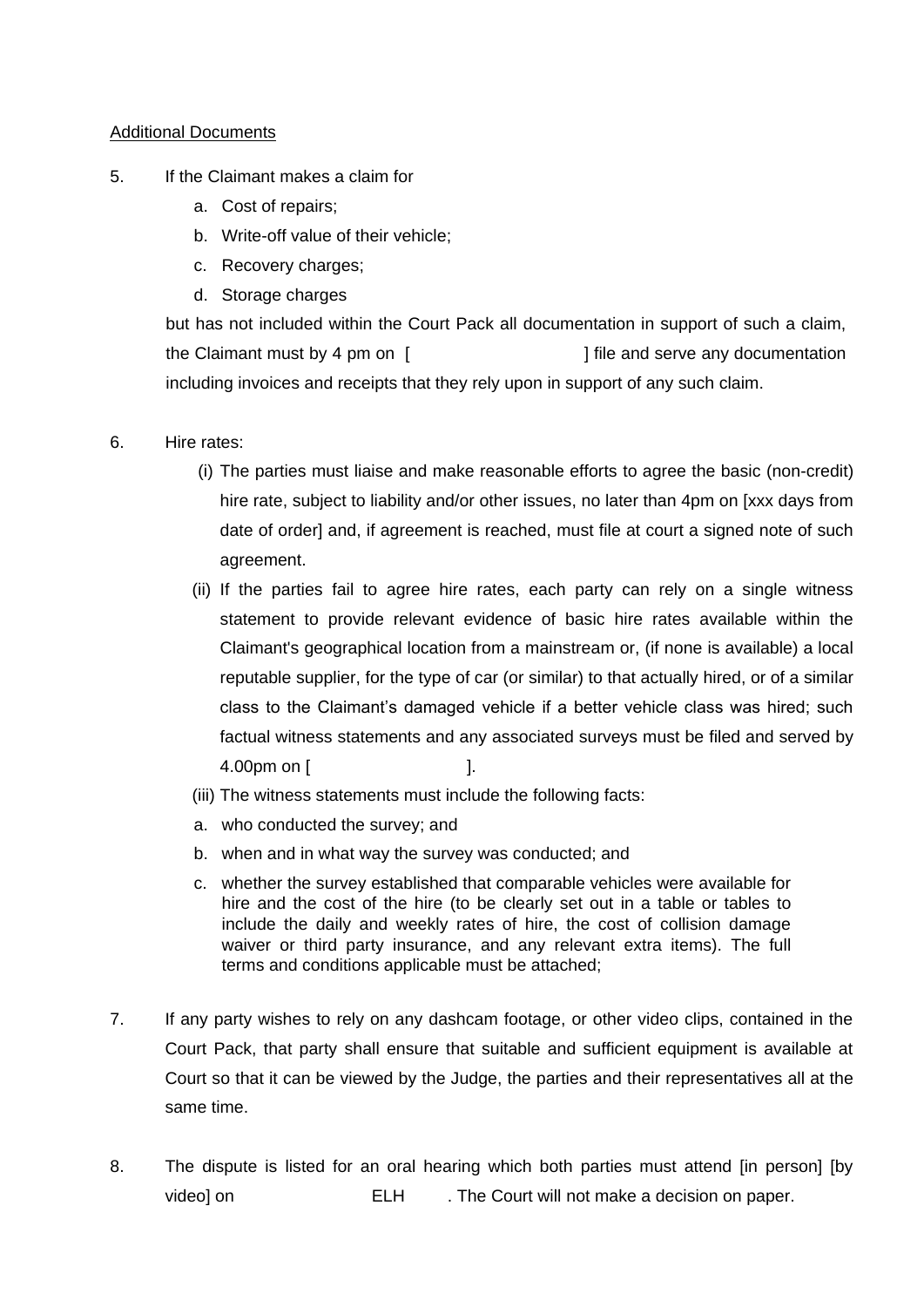9. Because this Order has been made without a hearing, the parties have the right to apply to have the order set aside, varied or stayed. A party making such an application must send or deliver the application to the court (together with any appropriate fee) to arrive within seven days of service of this Order.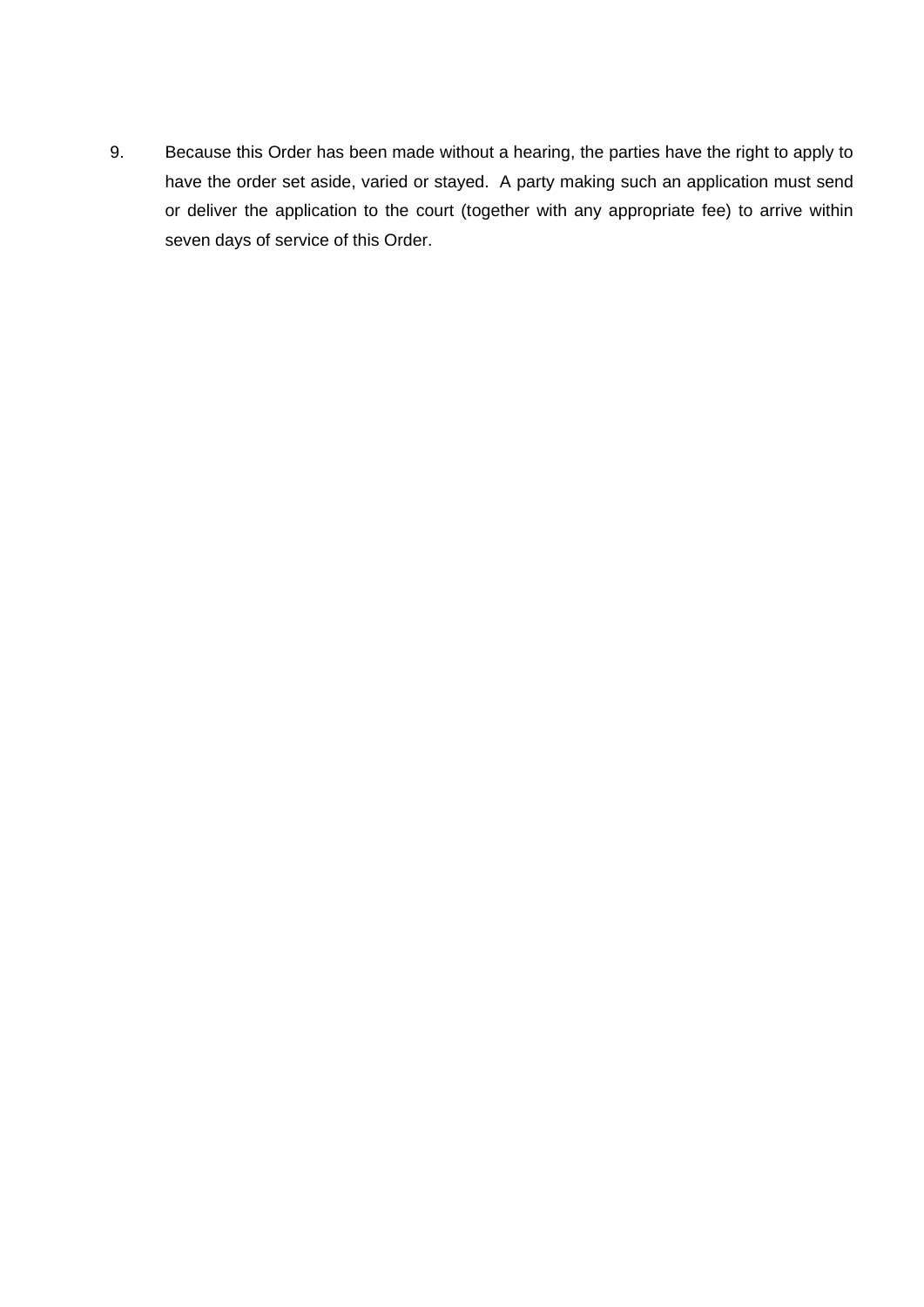## **PD27B Section 6: Liability not in dispute and the Claimant applies for an uplift)**

# *These are standard directions. The court may give directions other than standard directions*

Upon the court considering the Claimant's Form RTASC D and the Court Pack provided with it

And upon considering the Defendant's Form RTAAS D

[And upon the [Claimant] / [Defendant] having applied in the RTASC D/RTAAS D to rely upon further witness evidence]

It is Ordered that:

## Evidence

- 1. The parties may rely upon the evidence contained in the relevant Court Pack pursuant to PD27B 6.14 [except the [Claimant] / [Defendant] may not rely upon the following evidence contained in the Court Pack, namely......................].
- 2. The [Claimant] / [Defendant] has permission to file and serve [additional evidence as detailed in/attached to ] / [additional witness statements from the persons named in] their application in form [RTASC D]/[RTAAS D] on condition that these must be filed and served by 4pm [ ].

OR

```
The [Claimant]/ [Defendant] has permission to file and serve [additional witness statements 
from \vert / [additional evidence, namely
                    ] on condition that these must be filed and served by 4 pm [
             ].
```
- 3. The dispute is listed for an oral hearing which both parties must attend [in person] [by video] on ELH . The Court will not make a decision on paper.
- 4. Because this Order has been made without a hearing, the parties have the right to apply to have the order set aside, varied or stayed. A party making such an application must send or deliver the application to the court (together with any appropriate fee) to arrive within seven days of service of this Order.".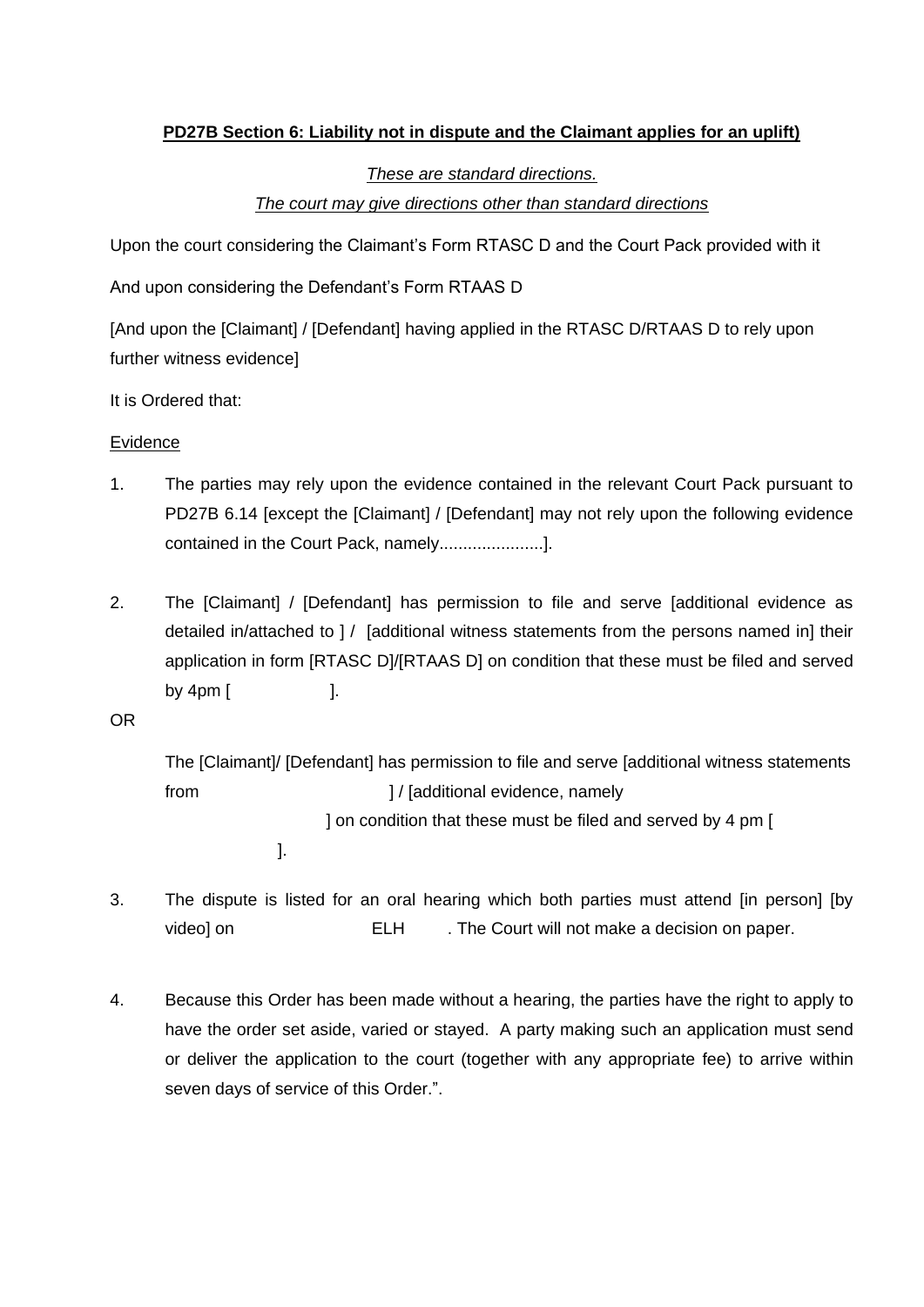# **SCHEDULE 2**

## **PRACTICE DIRECTION 54A – JUDICIAL REVIEW**

#### **Section I—General provisions relating to judicial review**

**1.1** In addition to [Part](https://uk.westlaw.com/Link/Document/FullText?findType=Y&serNum=0295220712&pubNum=121175&originatingDoc=I3F9EEBD0777811E79212DFEE3C6BBBA5&refType=UL&originationContext=document&transitionType=CommentaryUKLink&contextData=(sc.Category)) 54 and this Practice Direction attention is drawn to: (a) CPR Part 1; (b) [section](https://uk.westlaw.com/Link/Document/FullText?findType=Y&serNum=0111235108&pubNum=121177&originatingDoc=I3F9EEBD0777811E79212DFEE3C6BBBA5&refType=UL&originationContext=document&transitionType=CommentaryUKLink&contextData=(sc.Category)) 31 of the Senior Courts Act 1981; (c) the [Human](https://uk.westlaw.com/Link/Document/FullText?findType=Y&serNum=0292647670&pubNum=121177&originatingDoc=I3F9EEBD0777811E79212DFEE3C6BBBA5&refType=UL&originationContext=document&transitionType=CommentaryUKLink&contextData=(sc.Category)) Rights Act 1998; and (d) the Administrative Court Judicial Review Guide

### **The Court**

**2.1** (1) Part 54 claims for judicial review are dealt with in the Administrative Court.

(2) In exercise of the power under section 18(6) of the Tribunals Courts and Enforcement Act 2007, the Lord Chief Justice has directed that certain classes of claims for judicial review fall within the jurisdiction of the Upper Tribunal: see the directions dated 21 August 2013 and 24 October 2014.

(3) Practice Direction 54C contains provisions about where a claim for judicial review may be started, administered and heard. CPR rule 7.1A provides the general rule that claims against Welsh public bodies challenging the lawfulness of their decisions are to be issued and heard in Wales.

## **Rule 54.5—Time Limit for Filing Claim Form**

**3.1** Where the claim is for a quashing order in respect of a judgment, order or conviction, the date when the grounds to make the claim first arose, for the purposes of rule [54.5\(1\)\(b\),](https://uk.westlaw.com/Link/Document/FullText?findType=Y&serNum=0116692707&pubNum=121175&originatingDoc=I3F9EEBD0777811E79212DFEE3C6BBBA5&refType=UL&originationContext=document&transitionType=CommentaryUKLink&contextData=(sc.Category)) is the date of that judgment, order or conviction.

#### **Rule 54.6—Claim Form**

#### **General**

**4.1** (1) A claimant seeking permission to apply for judicial review, urgent consideration or interim relief (whether by a claim included in the Claim Form itself or by a separate application notice) must ensure that the Claim Form or application notice sets out all material facts, that is all those facts which are relevant to the claim or application being made. A claimant must make proper and necessary inquiries before seeking permission to apply for judicial review or interim relief to ensure so far as reasonably possible that all relevant facts are known.

(2) A claimant should refer to any statutory provision which excludes the jurisdiction of the court to entertain the application, or to grant the relief sought, and should also refer to any alternative appeal mechanism that exists, or could have been used prior to seeking judicial review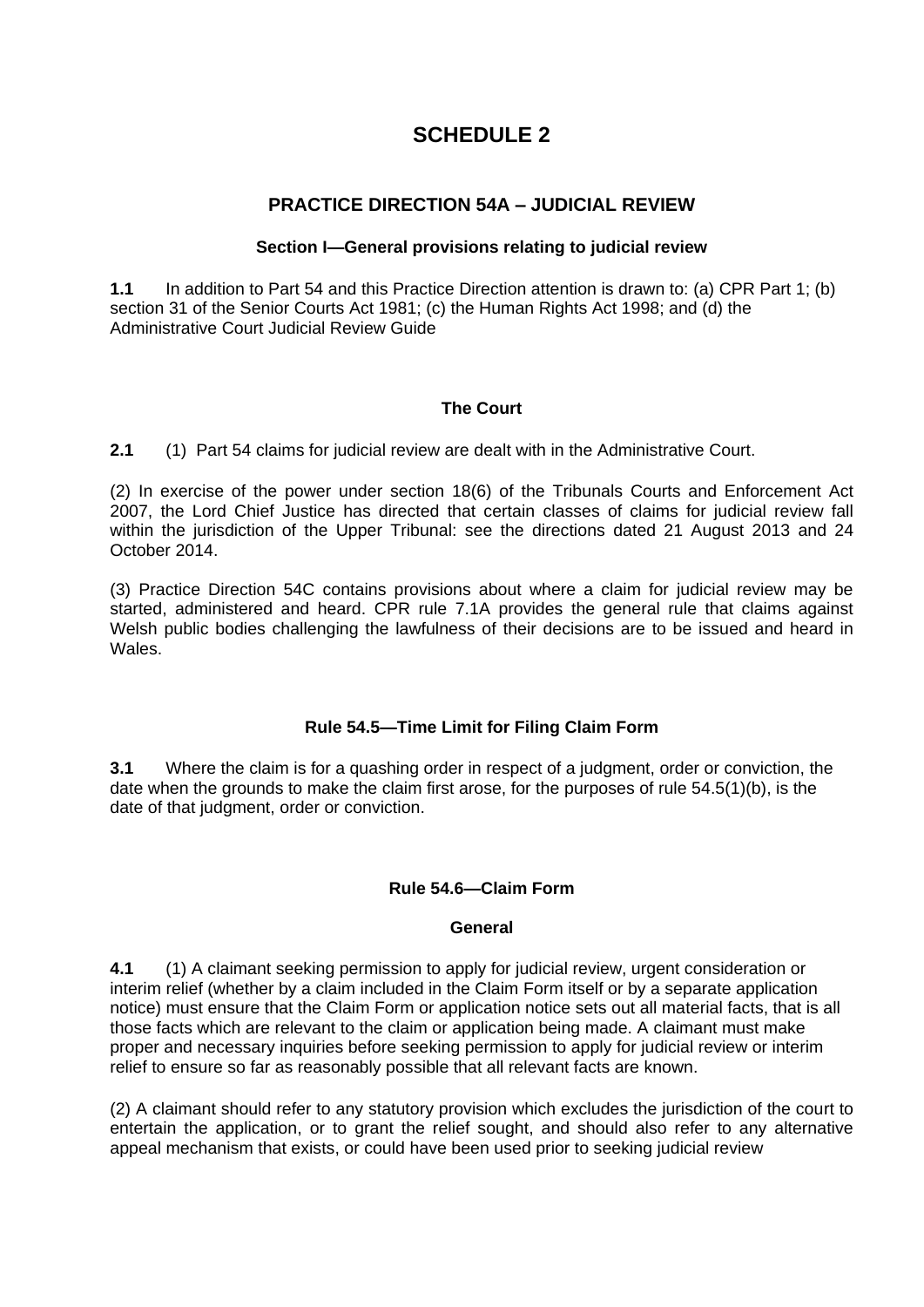#### **Contents of the Claim Form**

**4.2** (1) The Claim Form must include or be accompanied by the following documents—

(a) a clear and concise statement of the facts relied on set out in numbered paragraphs – "the Statement of Facts"; and

(b) a clear and concise statement of the grounds for bringing the claim – "the Statement of Grounds". The Statement of Grounds should: identify in separate, numbered paragraphs each ground of challenge; identify the relevant provision or principle of law said to have been breached; and provide sufficient detail of the alleged breach to enable the parties and the court to identify the essential issues alleged to arise. The Statement of Grounds should succinctly explain the claimant's case by reference to the Statement of Facts and state precisely what relief is sought.

(2) The Statement of Facts and the Statement of Grounds may be contained in a single document.

(3) The Statements of Facts and Grounds should be as concise as possible. The two documents together (or the single document if the two are combined) shall not exceed 40 pages. In many cases the court will expect the documents to be significantly shorter than 40 pages. The court may grant permission to exceed the 40-page limit.

**4.3** Any application (a) to extend the time limit for filing the Claim Form; and/or (b) for directions in the claim, should be included in or contained in a document that accompanies the Claim Form.

**4.4** (1) In addition, the Claim Form must be accompanied by—

(a) any written evidence in support of the claim (in this regard, see also [rules](https://uk.westlaw.com/Link/Document/FullText?findType=Y&serNum=0111255320&pubNum=121175&originatingDoc=I3F9EEBD0777811E79212DFEE3C6BBBA5&refType=UL&originationContext=document&transitionType=CommentaryUKLink&contextData=(sc.Category)) [8.5\(1\)](https://uk.westlaw.com/Link/Document/FullText?findType=Y&serNum=0111255320&pubNum=121175&originatingDoc=I3F9EEBD0777811E79212DFEE3C6BBBA5&refType=UL&originationContext=document&transitionType=CommentaryUKLink&contextData=(sc.Category)) and [8.5\(7\)\)](https://uk.westlaw.com/Link/Document/FullText?findType=Y&serNum=0111255320&pubNum=121175&originatingDoc=I3F9EEBD0777811E79212DFEE3C6BBBA5&refType=UL&originationContext=document&transitionType=CommentaryUKLink&contextData=(sc.Category)).

(b) any written evidence in support of any other application contained in the Claim Form;

(c) a copy of any order that the claimant seeks to have quashed;

(d) where the claim for judicial review relates to a decision of a court or tribunal, an approved copy of the reasons for reaching that decision;

(e) where the claim is directed to the decision of any other public authority, a copy of any record of the decision under challenge;

(f) copies of any documents on which the claimant proposes to rely;

(g) copies of any relevant statutory material; and

(h) a list of essential documents for advance reading by the court (with page references to the passages relied on).

(2) Where it is not possible to file all the above documents, the claimant must indicate which documents have not been filed and the reasons why they are not currently available.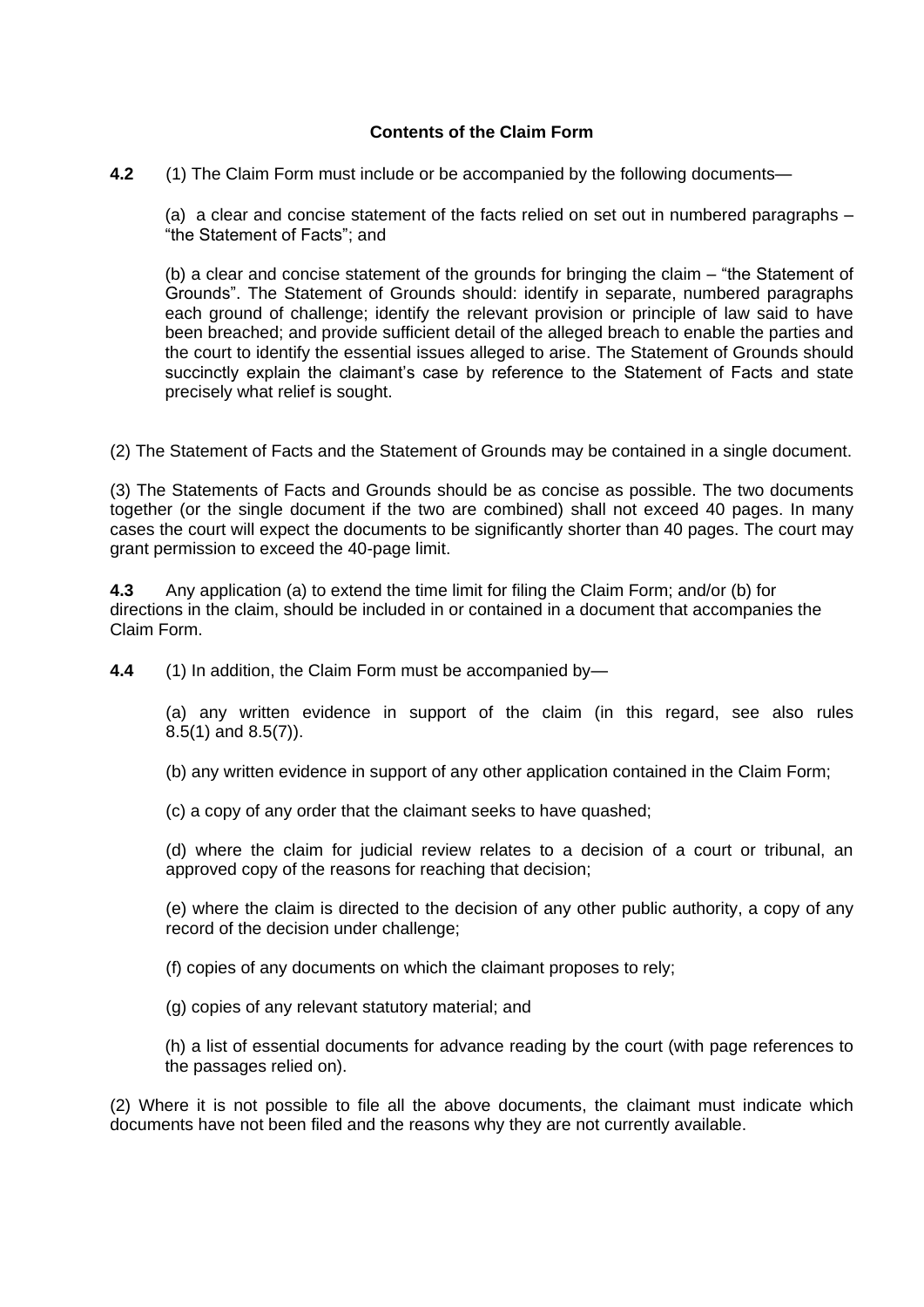#### **The claim bundle**

**4.5** (1) The claimant must prepare a paginated and indexed bundle containing all the documents referred to in paragraphs 4.2 and 4.4. An electronic version of the bundle must also be prepared in accordance with the Guidance on the Administrative Court website.

(2) The claimant shall (unless otherwise requested) lodge the bundle with the Court in both electronic and hard copy form. For Divisional Court cases the number of hard copy bundles required will be one set for each judge hearing the case.

#### **Interested parties**

**4.6** (1) Any person who is an interested party (see rule 54.1(2)(f)) must be named in the Claim Form as such (see rule [54.6\(1\)\(a\)\)](https://uk.westlaw.com/Link/Document/FullText?findType=Y&serNum=0116692715&pubNum=121175&originatingDoc=I3F9EEBD0777811E79212DFEE3C6BBBA5&refType=UL&originationContext=document&transitionType=CommentaryUKLink&contextData=(sc.Category)), and served with the Claim Form (see rule [54.7\(b\).](https://uk.westlaw.com/Link/Document/FullText?findType=Y&serNum=0290628409&pubNum=121175&originatingDoc=I3F9EEBD0777811E79212DFEE3C6BBBA5&refType=UL&originationContext=document&transitionType=CommentaryUKLink&contextData=(sc.Category))

(2) Where the claim for judicial review relates to proceedings in a court or tribunal, any other party to those proceedings will be an interested party in the judicial review proceedings. For example, if the defendant in a criminal case in the Magistrates or Crown Court applies for judicial review of a decision in that case, the prosecution must always be named as an interested party in the judicial review claim.

#### **Human rights**

**4.7** Where the claimant is seeking to raise any issue under the [Human](https://uk.westlaw.com/Link/Document/FullText?findType=Y&serNum=0292647670&pubNum=121177&originatingDoc=I3F9EEBD0777811E79212DFEE3C6BBBA5&refType=UL&originationContext=document&transitionType=CommentaryUKLink&contextData=(sc.Category)) Rights Act 1998, or seeks a remedy available under that Act, the Claim Form must include the information required by paragraph 15 of Practice Direction 16.

#### **Devolution issues**

**4.8** (1) In this Practice Direction "devolution issue" has the same meaning as in [paragraph](https://uk.westlaw.com/Link/Document/FullText?findType=Y&serNum=0305523010&pubNum=121177&originatingDoc=I3F9EEBD0777811E79212DFEE3C6BBBA5&refType=UL&originationContext=document&transitionType=CommentaryUKLink&contextData=(sc.Category)) 1, Schedule 9 to the [Government](https://uk.westlaw.com/Link/Document/FullText?findType=Y&serNum=0305523010&pubNum=121177&originatingDoc=I3F9EEBD0777811E79212DFEE3C6BBBA5&refType=UL&originationContext=document&transitionType=CommentaryUKLink&contextData=(sc.Category)) of Wales Act 2006, [paragraph](https://uk.westlaw.com/Link/Document/FullText?findType=Y&serNum=0111125684&pubNum=121177&originatingDoc=I3F9EEBD0777811E79212DFEE3C6BBBA5&refType=UL&originationContext=document&transitionType=CommentaryUKLink&contextData=(sc.Category)) 1, Schedule 10 to the Northern [Ireland](https://uk.westlaw.com/Link/Document/FullText?findType=Y&serNum=0111125684&pubNum=121177&originatingDoc=I3F9EEBD0777811E79212DFEE3C6BBBA5&refType=UL&originationContext=document&transitionType=CommentaryUKLink&contextData=(sc.Category)) Act 1998; and [paragraph](https://uk.westlaw.com/Link/Document/FullText?findType=Y&serNum=0111187170&pubNum=121177&originatingDoc=I3F9EEBD0777811E79212DFEE3C6BBBA5&refType=UL&originationContext=document&transitionType=CommentaryUKLink&contextData=(sc.Category)) 1, Schedule 6 to the Scotland Act 1998.

(2) Where the claimant intends to raise a devolution issue, the Claim Form must: (a) specify that the claimant wishes to raise a devolution issue and identify the relevant provisions of the [Government](https://uk.westlaw.com/Link/Document/FullText?findType=Y&serNum=0305521939&pubNum=121177&originatingDoc=I3F9EEBD0777811E79212DFEE3C6BBBA5&refType=UL&originationContext=document&transitionType=CommentaryUKLink&contextData=(sc.Category)) of Wales Act 2006, the [Northern](https://uk.westlaw.com/Link/Document/FullText?findType=Y&serNum=0292711382&pubNum=121177&originatingDoc=I3F9EEBD0777811E79212DFEE3C6BBBA5&refType=UL&originationContext=document&transitionType=CommentaryUKLink&contextData=(sc.Category)) Ireland Act 1998 or the [Scotland](https://uk.westlaw.com/Link/Document/FullText?findType=Y&serNum=0292772381&pubNum=121177&originatingDoc=I3F9EEBD0777811E79212DFEE3C6BBBA5&refType=UL&originationContext=document&transitionType=CommentaryUKLink&contextData=(sc.Category)) Act 1998; and (b) contain a summary of the facts, circumstances and points of law on the basis of which it is alleged that a devolution issue arises.

## **Rule 54.7—Service of Claim Form**

**5.1** [Part](https://uk.westlaw.com/Link/Document/FullText?findType=Y&serNum=0294884960&pubNum=121175&originatingDoc=I3F9EEBD0777811E79212DFEE3C6BBBA5&refType=UL&originationContext=document&transitionType=CommentaryUKLink&contextData=(sc.Category)) 6 contains provisions about the service of Claim Forms. Except as required by [rules](https://uk.westlaw.com/Link/Document/FullText?findType=Y&serNum=0116692741&pubNum=121175&originatingDoc=I3F9EEBD0777811E79212DFEE3C6BBBA5&refType=UL&originationContext=document&transitionType=CommentaryUKLink&contextData=(sc.Category)) [54.11](https://uk.westlaw.com/Link/Document/FullText?findType=Y&serNum=0116692741&pubNum=121175&originatingDoc=I3F9EEBD0777811E79212DFEE3C6BBBA5&refType=UL&originationContext=document&transitionType=CommentaryUKLink&contextData=(sc.Category)) or [54.12\(2\),](https://uk.westlaw.com/Link/Document/FullText?findType=Y&serNum=0116692744&pubNum=121175&originatingDoc=I3F9EEBD0777811E79212DFEE3C6BBBA5&refType=UL&originationContext=document&transitionType=CommentaryUKLink&contextData=(sc.Category)) the Administrative Court will not serve documents and service must be effected by the parties.

**5.2** Where the defendant or interested party to the claim for judicial review is—

(a) the Immigration and Asylum Chamber of the First-tier Tribunal, the address for service of the Claim Form is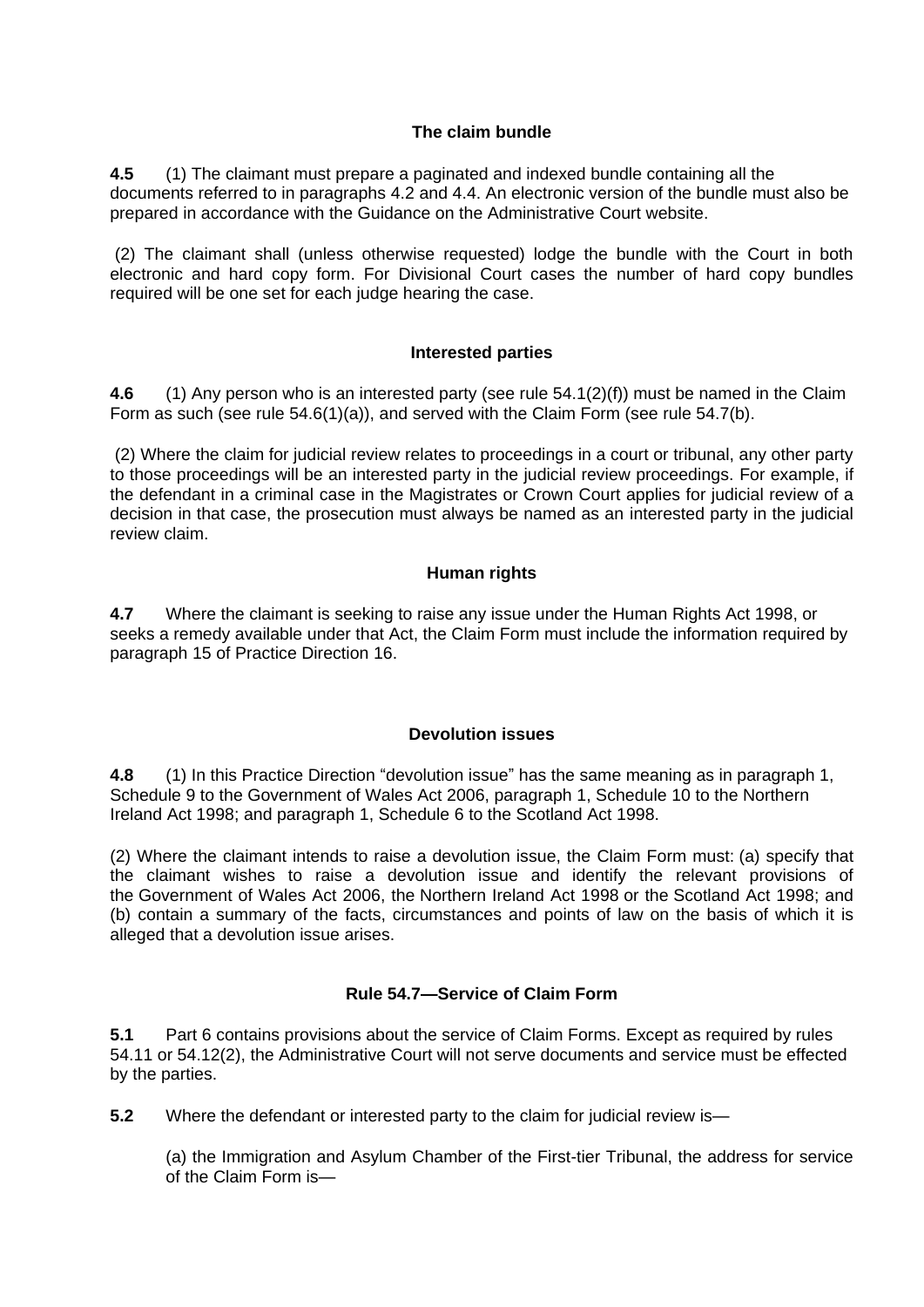(by post) Customer Investigations Team Operations Directorate - HMCTS Post Point 5.12 102 Petty France London SW1H 9AJ

(by e-mail) Litigation\_Team\_C@justice.gov.uk

(b) the Crown, service of the Claim Form must be effected on the solicitor acting for the relevant government department as if the proceedings were civil proceedings as defined in the Crown [Proceedings](https://uk.westlaw.com/Link/Document/FullText?findType=Y&serNum=0292574336&pubNum=121177&originatingDoc=I3F9EEBD0777811E79212DFEE3C6BBBA5&refType=UL&originationContext=document&transitionType=CommentaryUKLink&contextData=(sc.Category)) Act 1947. Practice Direction 66 gives the list published under section 17 of the Crown [Proceedings](https://uk.westlaw.com/Link/Document/FullText?findType=Y&serNum=0111240770&pubNum=121177&originatingDoc=I3F9EEBD0777811E79212DFEE3C6BBBA5&refType=UL&originationContext=document&transitionType=CommentaryUKLink&contextData=(sc.Category)) Act 1947 of the solicitors acting in civil proceedings (as defined in that Act) for the different government departments on whom service is to be effected, and of their addresses.

### **Rule 54.8—Acknowledgment of Service**

**6.1** The Acknowledgment of Service must contain the information specified at rules 8.3(2) and 10.5. See also the requirements set out in Practice Direction 10.

**6.2** (1) If a defendant chooses to file an Acknowledgement of Service, the Summary Grounds referred to in CPR 54.8(4)(a) should meet the following requirements.

(2) The Summary Grounds should identify succinctly any relevant facts. Material matters of factual dispute (if any) should be highlighted. The Grounds should provide a brief summary of the reasoning underlying the measure in respect of which permission to apply for judicial review is sought unless the defendant gives reasons why the application for permission can be determined without that information.

(3) The Summary Grounds should (again succinctly) explain the legal basis of defendant's response to the claimant's case, by reference to relevant facts.

(4) The Summary Grounds should be as concise as possible. Summary Grounds shall not exceed 30 pages. In many cases the court will expect the Summary Grounds to be significantly shorter. The court may grant permission to exceed the 30-page limit.

#### **Rule 54.10—Permission Given Directions**

**7.1** Case management directions under rule [54.10\(1\)](https://uk.westlaw.com/Link/Document/FullText?findType=Y&serNum=0116692736&pubNum=121175&originatingDoc=I3F9EEBD0777811E79212DFEE3C6BBBA5&refType=UL&originationContext=document&transitionType=CommentaryUKLink&contextData=(sc.Category)) may include directions about serving the Claim Form and any evidence on other persons.

**7.2** Where a claim is made under the [Human](https://uk.westlaw.com/Link/Document/FullText?findType=Y&serNum=0292647670&pubNum=121177&originatingDoc=I3F9EEBD0777811E79212DFEE3C6BBBA5&refType=UL&originationContext=document&transitionType=CommentaryUKLink&contextData=(sc.Category)) Rights Act 1998, a direction may be made for giving notice to the Crown or joining the Crown as a party. Attention is drawn to rule [19.4A](https://uk.westlaw.com/Link/Document/FullText?findType=Y&serNum=0295393962&pubNum=121175&originatingDoc=I3F9EEBD0777811E79212DFEE3C6BBBA5&refType=UL&originationContext=document&transitionType=CommentaryUKLink&contextData=(sc.Category)) (parties to Human Rights Act claims) and paragraph 6 of Practice Direction 19A (giving notice to the Crown of claims for declarations of incompatibility).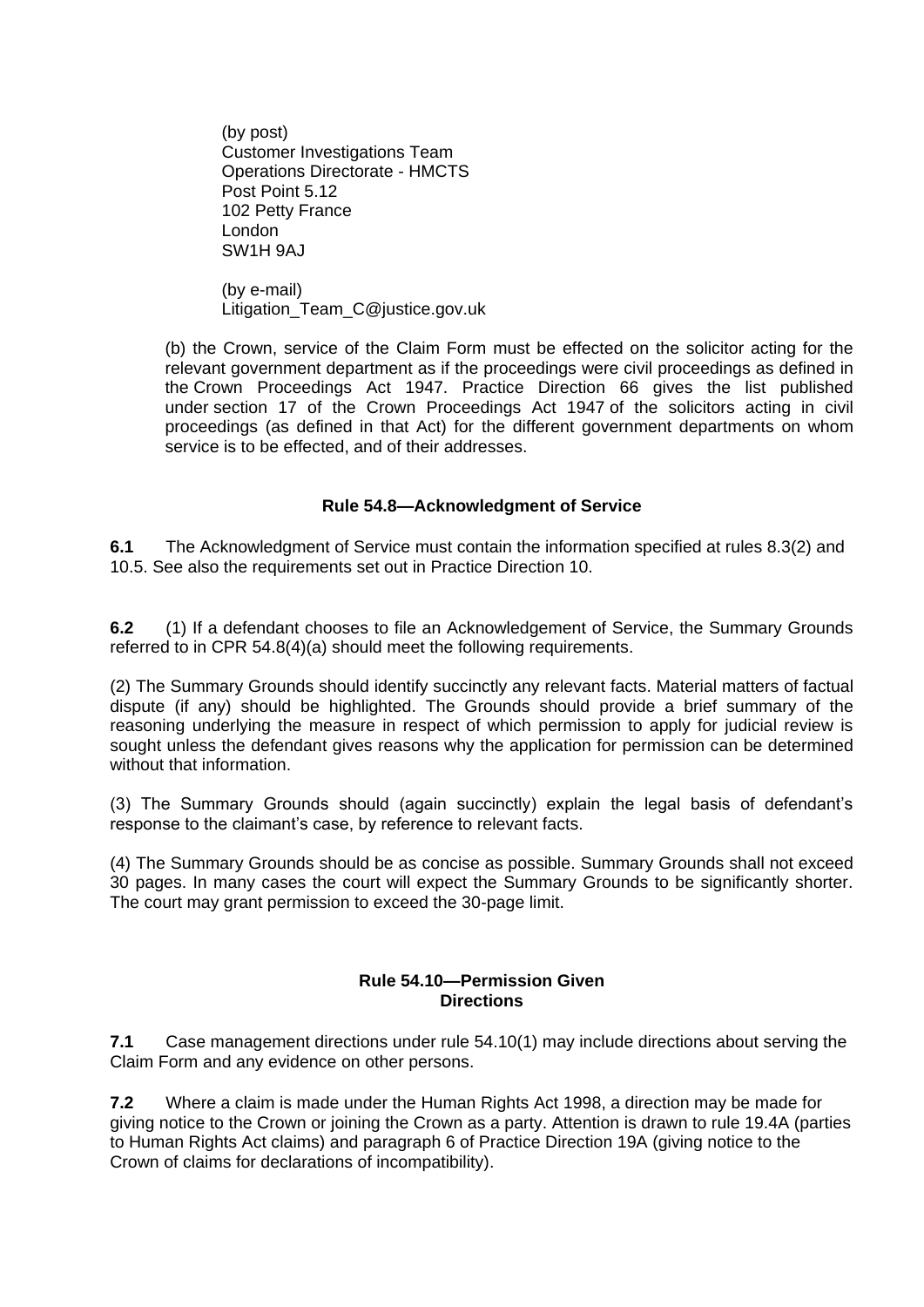## **Rule 54.12—Permission decision without a hearing**

**7.3** In the first instance, the court will generally consider the question of permission without a hearing.

#### **Permission hearings**

**7.4** Neither the defendant nor any other interested party need attend a hearing on the question of permission unless the court directs otherwise.

**7.5** Where the defendant or any party does attend a hearing, the court will not generally make an order for costs against the claimant.

### **Renewed applications for permission**

**7.6** The purpose of the request to reconsider a decision to refuse permission (rule 54.12(3)) is to identify the scope of the renewed application. The request must be succinct. It should identify which grounds are relied on in support of the renewed application, and address the reasons given by the Judge who refused permission on consideration of the papers.

**7.7** The standard time estimate for the hearing of a renewed application is 30 minutes (to include time for judgment). Any request for a longer listing must be stated in the application. In any event, within 7 days following the date the application was filed, the parties must tell the Court the agreed time estimate for the hearing.

## **Rule 54.11—Service of Order Giving or Refusing Permission**

**8.1** An order refusing permission or giving it subject to conditions or on certain grounds only must set out or be accompanied by the court's reasons for coming to that decision.

#### **Rule 54.14—Response**

**9.1** (1) If a party required to file Detailed Grounds has already filed Summary Grounds, he may (if all relevant matters have already been addressed in the Summary Grounds) inform the court and all other parties that the Summary Grounds will stand as his Detailed Grounds.

(2) If a party files and serves Detailed Grounds, that document should be as concise as possible, and shall not exceed 40 pages. The court may grant permission to exceed the 40-page limit.

(3) Where a party filing Detailed Grounds intends to rely on written evidence or on documents not already filed, he must prepare a paginated and indexed bundle containing that evidence and those documents. An electronic version of the bundle shall also be prepared in accordance with the Guidance on the Administrative Court website.

**9.2** The party shall file and serve electronic and hard copy versions of the bundle when he files and serves the Detailed Grounds.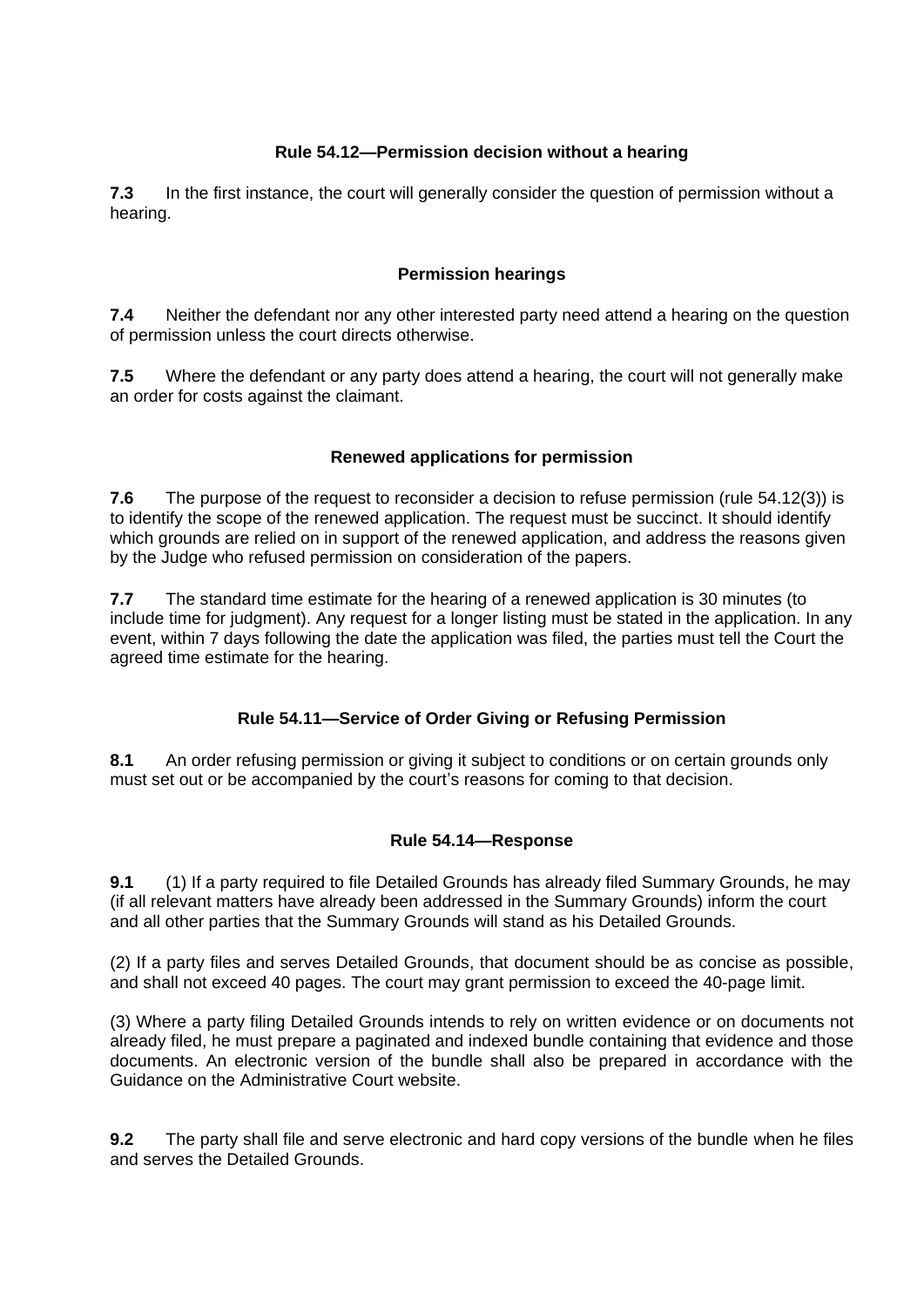#### **Rule 54.16—Evidence**

**10.1** In accordance with the duty of candour, the defendant should, in its Detailed Grounds or evidence, identify any relevant facts, and the reasoning, underlying the measure in respect of which permission to apply for judicial review has been granted.

**10.2** Disclosure is not required unless the court orders otherwise.

**10.3** It will rarely be necessary in judicial review proceedings for the court to hear oral evidence. Any application under rule 8.6(2) for permission to adduce oral evidence or to cross-examine any witness must be made promptly, in accordance with the requirements of Part 23, and be supported by an explanation of why the evidence is necessary for the fair determination of the claim.

#### **Rule 54.15—Where Claimant Seeks to Rely on Additional Grounds**

**11.1** Where the claimant intends to apply for judicial review on grounds additional to those set out in the Claim Form, the claimant must make an application to the court for permission to amend the Claim Form. The application should be made in accordance with the requirements of Part 23.

**11.2** The application must be made promptly and should include, or be accompanied by, a draft of the amended grounds and be supported by evidence explaining the need for the proposed amendment and any delay in making the application for permission to amend.

**11.3** The application, the proposed additional grounds and any written evidence, must be served on the defendant and any interested party named in the Claim Form or Acknowledgement of Service.

**11.4** For the purposes of determining an application to rely on additional grounds, rules 17.1 and 17.2 shall apply. Where permission to rely on additional grounds is given, the court may give directions as to amendments to be made to the defendant's Grounds or Detailed Grounds and/or such other case management directions as appropriate.

#### **Rule 54.17—Court's Powers to Hear Any Person**

**12.1** An application for permission to intervene under rule 54.17 should be made by application in the relevant proceedings, in accordance with the provisions of Part 23.

**12.2** Any such application must be made promptly. The Court is unlikely to accede to an application to intervene if it would have the consequence of delaying the hearing of the relevant proceedings.

**12.3** The Application Notice must be served on all parties to the proceedings.

**12.4** (1) The duty of candour applies. The Application Notice should explain who the applicant is and indicate why and in what form the applicant wants to participate in the hearing.

(2) If the applicant requests permission to make representations at the hearing, the application should include a summary of the representations the applicant proposes to make.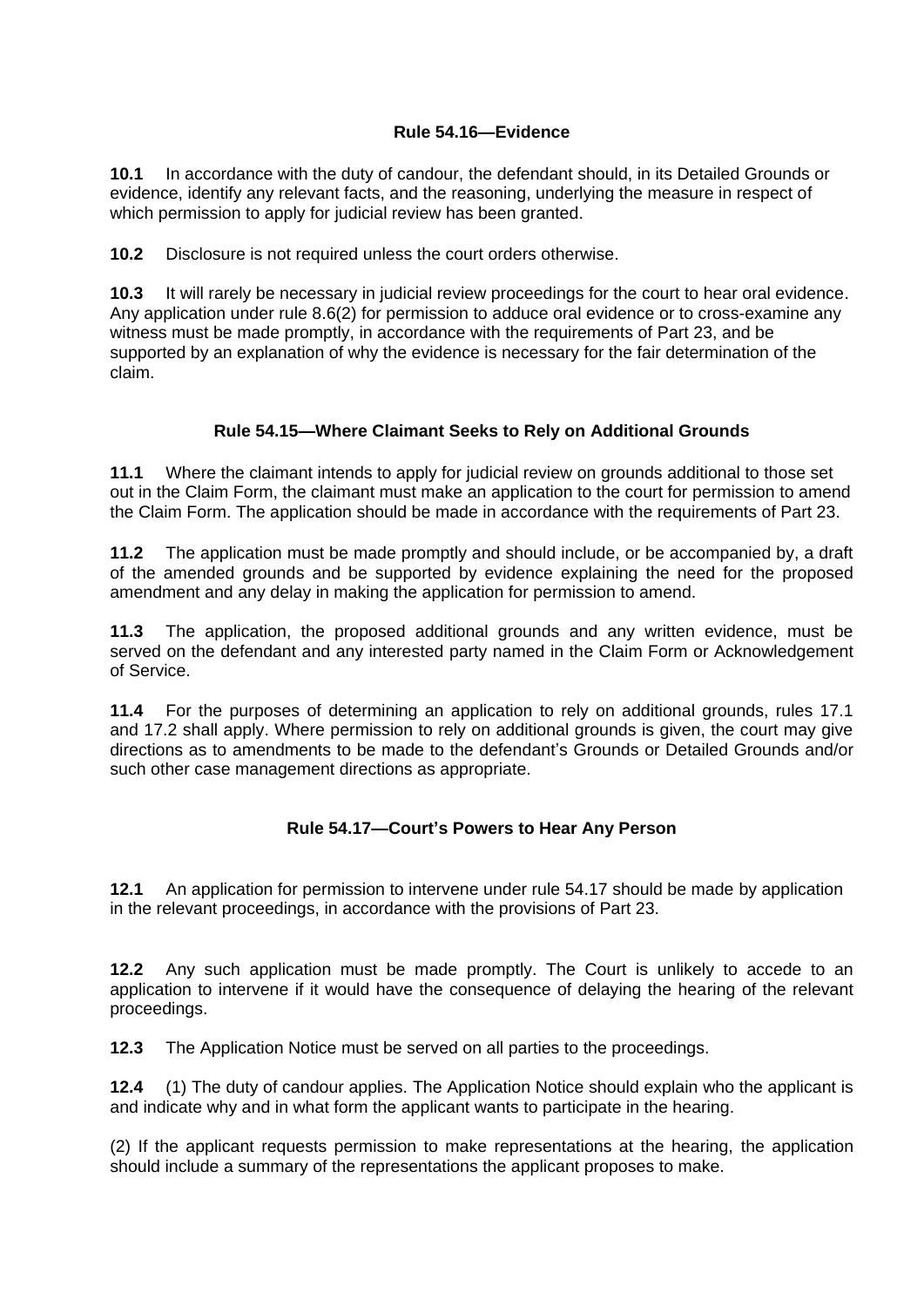(3) If the applicant requests permission to file and serve evidence in the proceedings a copy of that evidence should be provided with the Application Notice. The application should explain the relevance of any such evidence to the issues in the proceedings.

**12.5** If the applicant is seeking a prospective order as to costs which departs from the provision made by section 87 of the Criminal Justice and Courts Act 2015, the application must include a copy of the order sought and must set out the grounds on which that order is sought.

**12.6** Where the court gives permission for a person to file evidence or make representations at the hearing of the claim for judicial review (whether orally or in writing), it may do so on conditions and may give case management directions.

**12.7** Where all the parties consent, the court may deal with an application under [rule](https://uk.westlaw.com/Link/Document/FullText?findType=Y&serNum=0116692760&pubNum=121175&originatingDoc=I3F9EEBD0777811E79212DFEE3C6BBBA5&refType=UL&originationContext=document&transitionType=CommentaryUKLink&contextData=(sc.Category)) [54.17](https://uk.westlaw.com/Link/Document/FullText?findType=Y&serNum=0116692760&pubNum=121175&originatingDoc=I3F9EEBD0777811E79212DFEE3C6BBBA5&refType=UL&originationContext=document&transitionType=CommentaryUKLink&contextData=(sc.Category)) without a hearing.

#### **Rule 54.20—Transfer**

**13.1** Rule 30.5 provides the power to transfer proceedings between Divisions of the High Court and to and from a specialist list. In deciding whether a claim is suitable for transfer to the Administrative Court, the court will consider whether it raises issues of public law to which [Part](https://uk.westlaw.com/Link/Document/FullText?findType=Y&serNum=0295220712&pubNum=121175&originatingDoc=I3F9EEBD0777811E79212DFEE3C6BBBA5&refType=UL&originationContext=document&transitionType=CommentaryUKLink&contextData=(sc.Category)) [54](https://uk.westlaw.com/Link/Document/FullText?findType=Y&serNum=0295220712&pubNum=121175&originatingDoc=I3F9EEBD0777811E79212DFEE3C6BBBA5&refType=UL&originationContext=document&transitionType=CommentaryUKLink&contextData=(sc.Category)) should apply.

#### **Skeleton arguments**

**14.1** The purpose of a skeleton argument is to assist the court by setting out as concisely as practicable the arguments upon which a party intends to rely.

**14.2** (1) A skeleton argument must be concise. It should both define and confine the areas of controversy; be set out in numbered paragraphs; be cross-referenced to any relevant document in the bundle; be self-contained and not incorporate by reference material from previous skeleton arguments or pleadings; and should not include extensive quotations from documents or authorities. Documents to be relied on must be identified.

(2) Where it is necessary to refer to an authority, a skeleton argument must: state the proposition of law the authority demonstrates; and identify the parts of the authority that support the proposition. If more than one authority is cited in support of a given proposition, the skeleton argument must briefly state why.

**14.3** Skeleton Arguments shall not exceed 25 pages. The court may grant permission to exceed the 25-page limit.

**14.4** Any skeleton argument that does not comply with the requirements above may be returned to its author by the Administrative Court Office and may not be re-filed unless and until it complies with those requirements. The court may disallow the cost of preparing a skeleton argument which does not comply with these requirements.

**14.5** The claimant must file and serve a skeleton argument not less than 21 days before the date of the hearing (or the warned date).

**14.6** The defendant and any other party wishing to make representations at the hearing of the judicial review must file and serve a skeleton argument not less than 14 days before the date of the hearing (or the warned date).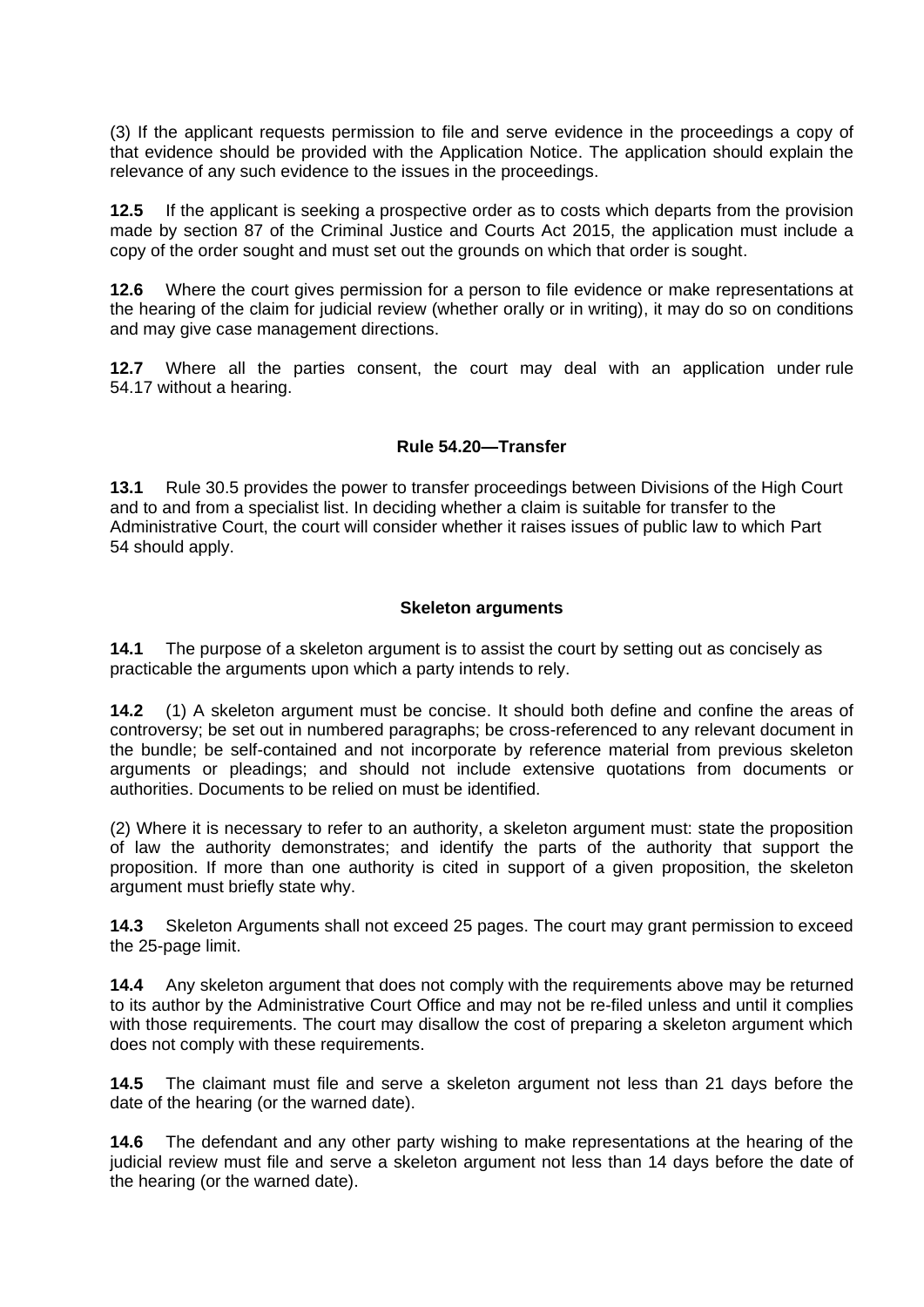**14.7** Not less than 7 days before the date of the hearing (or the warned date), the parties shall file: (a) an agreed list of issues; (b) an agreed chronology of events (with page references to the hearing bundle); and (c) an agreed a list of essential documents for the advance reading of the court (with page references in the hearing bundle to the passages relied on) and a time estimate for that reading.

### **The hearing bundle and the authorities bundle**

**15.1** The parties shall agree the contents of a paginated and indexed bundle containing all relevant documents (or extracts from them) required for the hearing of the judicial review ("the hearing bundle"). Where the hearing bundle exceeds 400 pages, the parties shall agree the contents of a core bundle. The core bundle shall be paginated and indexed and shall include the pleadings, a copy of the decision and/or measure which is under challenge in the proceedings, and such further documents (or extracts from them) as the parties consider essential for the purposes of the hearing. Each party (or the solicitor acting for each party) shall certify that the hearing bundle and any core bundle meets the requirements of this paragraph.

**15.2** An electronic version of the hearing bundle (and any core bundle) shall be prepared in accordance with the Guidance on the Administrative Court website.

**15.3** Not less than 21 days before the date of the hearing (or the warned date), the parties shall lodge the hearing bundle (and any core bundle) with the Court in both electronic and hard copy form. For Divisional Court cases the number of hard copy bundles required will be one set for each judge hearing the case.

**15.4** The parties shall agree the contents of a bundle containing the authorities to be referred to at the hearing of the judicial review ("the authorities bundle"). An electronic version of the bundle shall be prepared in accordance with the Guidance on the Administrative Court website.

**15.5** Not less than 7 days before the date of the hearing (or the warned date), the parties shall lodge the authorities bundle with the Court in both electronic and hard copy form. For Divisional Court cases the number of hard copy bundles required will be one set for each judge hearing the case.

#### **Agreed final order**

**16.1** If, prior to judgment being given on a claim the parties agree the terms of a final order to be made disposing of the claim, the claimant shall file 3 copies of the proposed agreed order together with a short, agreed statement of the matters relied on as justifying the proposed agreed order and copies of any authorities or statutory provisions relied on. Both the draft order and the agreed statement shall be signed by all parties to the claim.

**16.2** The court will consider the documents referred to in paragraph 16.1 and will make the order if satisfied that the order should be made.

**16.3** If the court is not satisfied that the order should be made, a hearing date will be set.

**16.4** Where the agreement relates to an order for costs only, the parties need only file a document signed by all the parties setting out the terms of the proposed order.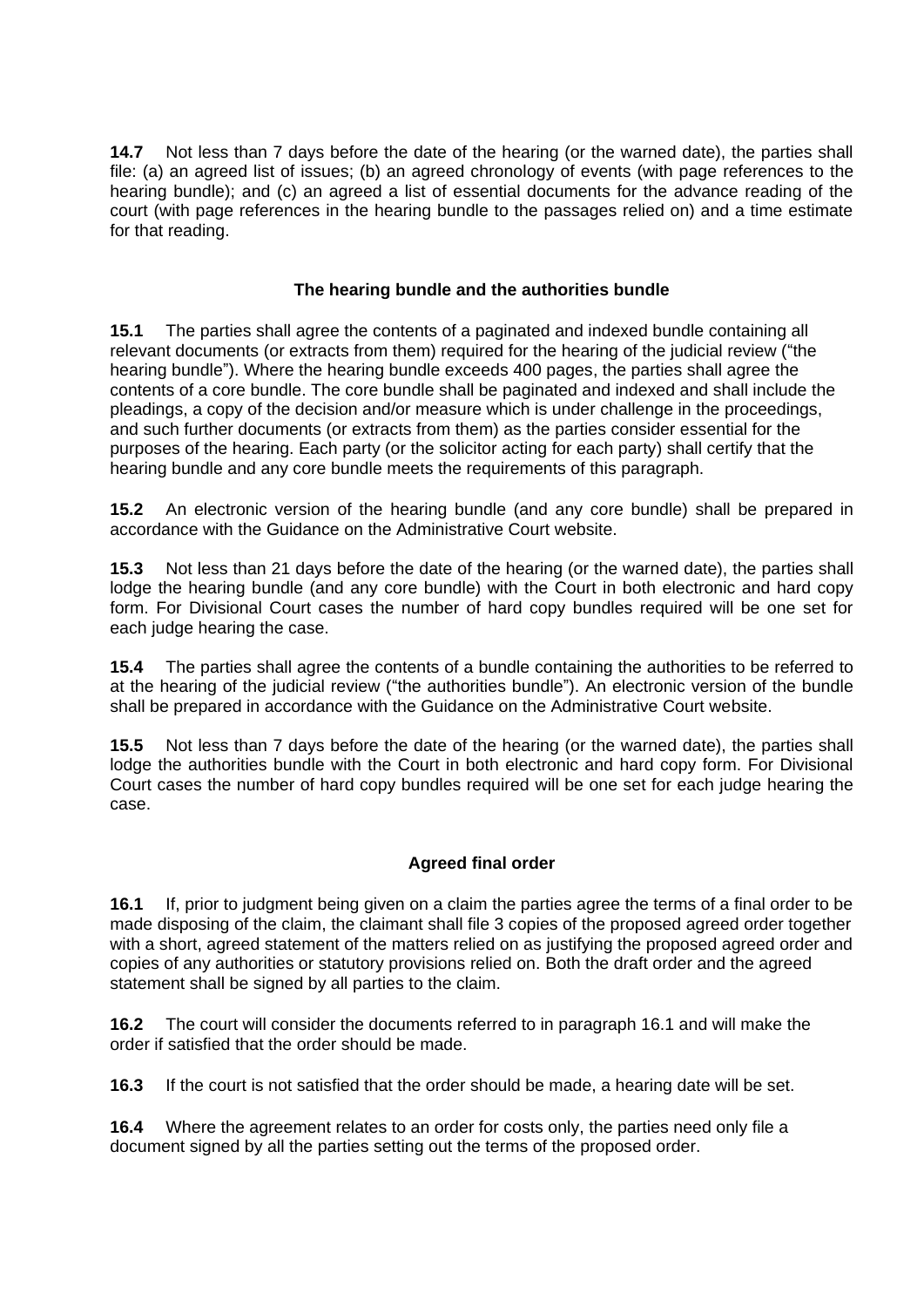#### **Section II—Additional provisions for applications for permission to apply for judicial review in immigration and asylum cases—challenging removal**

**17.1** (1) This section applies where—

(a) a person has been served with a copy of directions for his removal from the United Kingdom by UK Visas and Immigration ("UKVI") and notified that this section applies; and

(b) that person makes an application for permission to apply for judicial review before his removal takes effect.

(2) This section does not prevent a person from applying for judicial review after he has been removed.

**17.2** (1) A person who makes an application for permission to apply for judicial review must file a claim form and a copy at court, and the Claim Form must—

- (a) indicate on its face that this Section of the Practice Direction applies; and
- (b) be accompanied by—

(i) a copy of the removal directions and the decision to which the application relates; and

(ii) any document served with the removal directions including any document which contains the UKVI's factual summary of the case; and

(c) contain or be accompanied by a clear and concise statement of the claimant's grounds for bringing the claim for judicial review; and

(d) state the claimant's Home Office reference number;

If the claimant is unable to comply with paragraph (b) or (c) or (d) above the Claim Form must contain or be accompanied by a statement of the reasons why.

(2) The claimant must, immediately upon issue of the claim, send copies of the issued Claim Form and accompanying documents to the address specified by the UKVI .

[\(Rule](https://uk.westlaw.com/Link/Document/FullText?findType=Y&serNum=0116692718&pubNum=121175&originatingDoc=I3F9EEBD0777811E79212DFEE3C6BBBA5&refType=UL&originationContext=document&transitionType=CommentaryUKLink&contextData=(sc.Category)) 54.7 also requires the defendant to be served with the Claim Form within 7 days of the date of issue. [Rule](https://uk.westlaw.com/Link/Document/FullText?findType=Y&serNum=0111255299&pubNum=121175&originatingDoc=I3F9EEBD0777811E79212DFEE3C6BBBA5&refType=UL&originationContext=document&transitionType=CommentaryUKLink&contextData=(sc.Category)) 6.10 provides that service on a Government Department must be effected on the solicitor acting for that Department, which in the case of the UKVI is the Government Legal Department ("GLD"). The address for GLD may be found in the [Annex](https://uk.westlaw.com/Link/Document/FullText?findType=Y&serNum=0301286671&pubNum=121175&originatingDoc=I3F9EEBD0777811E79212DFEE3C6BBBA5&refType=UL&originationContext=document&transitionType=CommentaryUKLink&contextData=(sc.Category)) to Part 66 of these Rules.)

**17.3** Where the claimant has not complied with paragraph 17.2(1)(b) or (c) or (d) but has provided reasons why he is unable to comply, and the court has issued the Claim Form, the Administrative Court—

- (a) will refer the matter to a Judge for consideration as soon as practicable; and
- (b) will notify the parties that it has done so.

**17.4** If, upon a refusal to grant permission to apply for judicial review, the Court decides that the application is clearly without merit, that decision will be included in the order refusing permission.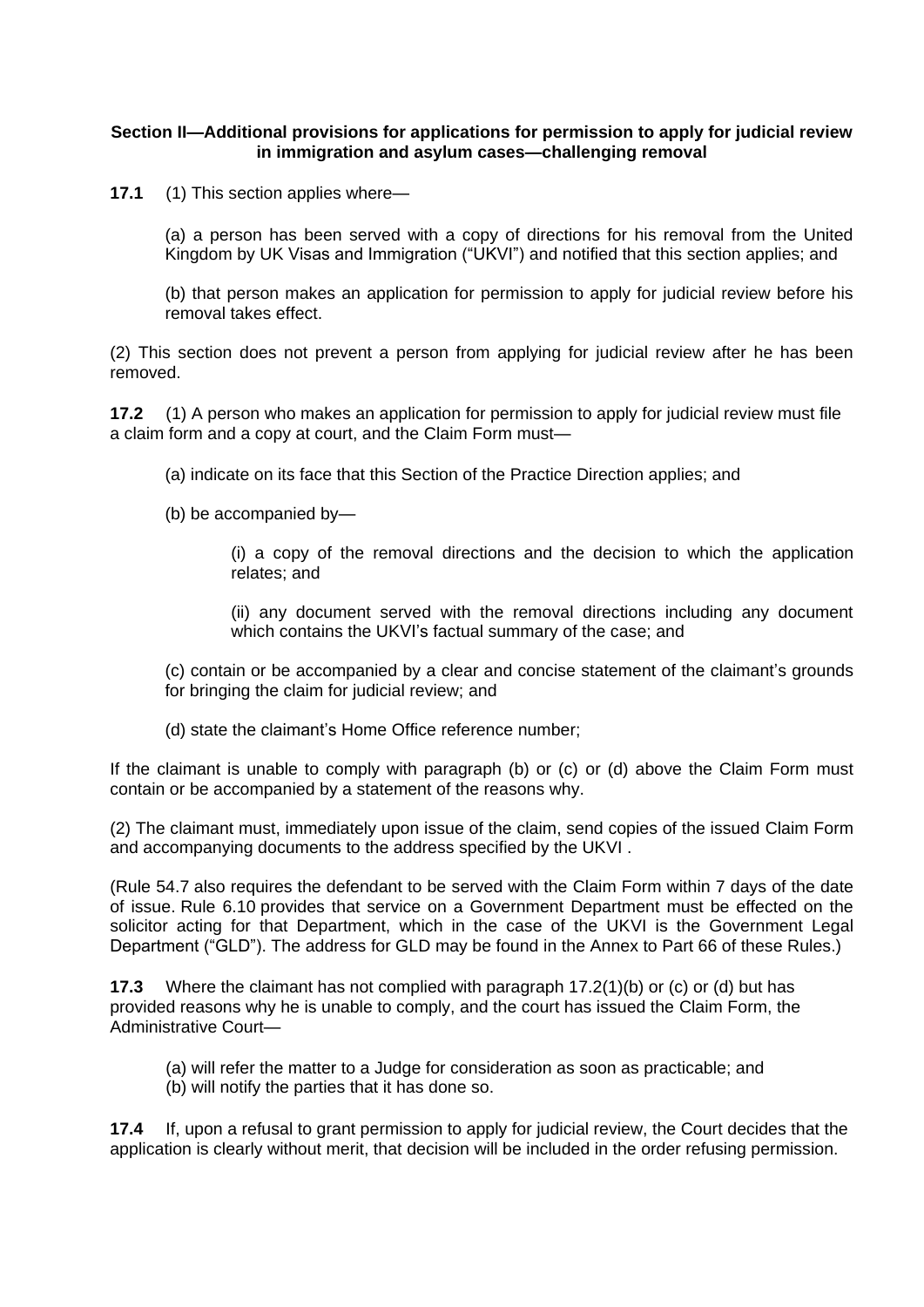#### **Section III—Additional provisions for applications for judicial review of decisions of the Upper Tribunal**

**18.1** A person who makes an application for permission to apply for judicial review of the decision of the Upper Tribunal refusing permission to appeal must file a Claim Form which must: (a) state on its face that the application is made under Rule [54.7A;](https://uk.westlaw.com/Link/Document/FullText?findType=Y&serNum=0371856019&pubNum=121175&originatingDoc=I3F9EEBD0777811E79212DFEE3C6BBBA5&refType=UL&originationContext=document&transitionType=CommentaryUKLink&contextData=(sc.Category)) (b) set out succinctly the grounds on which it is argued that the criteria in Rule [54.7A\(7\)](https://uk.westlaw.com/Link/Document/FullText?findType=Y&serNum=0371856019&pubNum=121175&originatingDoc=I3F9EEBD0777811E79212DFEE3C6BBBA5&refType=UL&originationContext=document&transitionType=CommentaryUKLink&contextData=(sc.Category)) are met; and (c) be accompanied by the supporting documents required under Rule [54.7A\(4\).](https://uk.westlaw.com/Link/Document/FullText?findType=Y&serNum=0371856019&pubNum=121175&originatingDoc=I3F9EEBD0777811E79212DFEE3C6BBBA5&refType=UL&originationContext=document&transitionType=CommentaryUKLink&contextData=(sc.Category))

**18.2** Where permission to apply for judicial review is granted, if the Upper Tribunal or any interested party wishes there to be a hearing of the substantive application under Rule [54.7A\(9\),](https://uk.westlaw.com/Link/Document/FullText?findType=Y&serNum=0371856019&pubNum=121175&originatingDoc=I3F9EEBD0777811E79212DFEE3C6BBBA5&refType=UL&originationContext=document&transitionType=CommentaryUKLink&contextData=(sc.Category)) it must make its request in writing (by letter copied to the claimant) for such a hearing no later than 14 days after service of the order granting permission.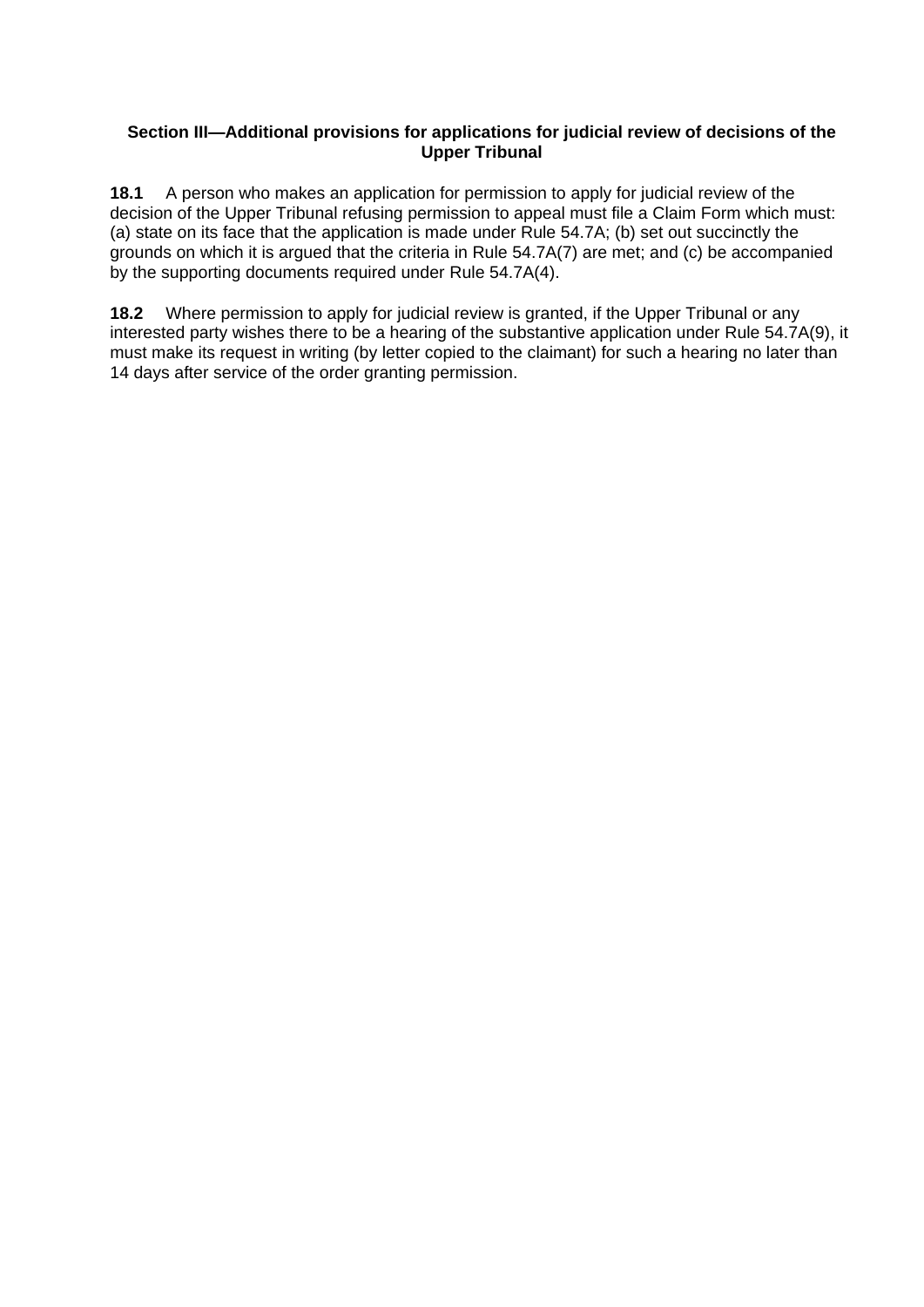# **SCHEDULE 3**

## **PRACTICE DIRECTION 54B – URGENT APPLICATIONS AND OTHER APPLICATIONS FOR INTERIM RELIEF**

### **Section I – urgent applications, general**

**1.1** Urgent applications in Administrative Court claims may be made to the court Monday to Friday, 10am – 4.30pm. (Outside these hours urgent applications should be directed to the Queen's Bench Division out of hours judge.)

**1.2** Urgent applications must be made using Form N463 ("Judicial Review: Application for urgent consideration"). All information required by the Form must be provided. In particular, the applicant must state the reasons why the application needs to be considered urgently, the reasons why the application was not made sooner, and the timescale within which consideration of the application is requested. The Form must be signed and supported by the required Statement of Truth.

**1.3** The applicant must prepare an indexed and paginated bundle ("the application bundle") which shall contain the Form N463 and any other material required by this Practice Direction to be provided as part of the application. The bundle should include the pre-action communication concerning the claim for judicial review, and all communication with the defendant concerning the urgent application. An electronic version of the application bundle shall also be prepared in accordance with the Guidance on the Administrative Court website. The application bundle shall be filed at the same time as the Form N463.

**1.4** *London*. Urgent applications may be filed with the court in London by email to [immediates@administrativecourtoffice.justice.gov.uk](mailto:immediates@administrativecourtoffice.justice.gov.uk) . They may also be filed by delivery to the Administrative Court Office at the Royal Courts of Justice, Strand, London WC2A 2LL.

**1.5** *Administrative Court Offices outside London*. Where an urgent application needs to be made to the Administrative Court outside London, the application must be made to the relevant Office: see Practice Direction 54C.

**1.6** The place where an urgent application is made will not by itself decide the venue for the further administration or determination of the claim. This will be determined in accordance with the provisions of Practice Direction 54C.

**1.7** The applicant must serve the Form N463 and the application bundle on the defendant and any interested party either (a) before the application is filed with the court; or if that is not possible (b) when the application is filed with the court. The applicant must advise the defendant and any interested party of the nature of the application and that they may make representations.

**1.8** The court will consider the application within the time requested wherever possible, and may make such order as it considers appropriate. Wherever possible the court will permit the defendant and any interested party the opportunity to make representations (either orally or in writing) before making any order on any urgent application. If the court directs that an oral hearing take place within a specified time, the representatives of the parties and the Administrative Court will liaise to fix the hearing within the time period directed.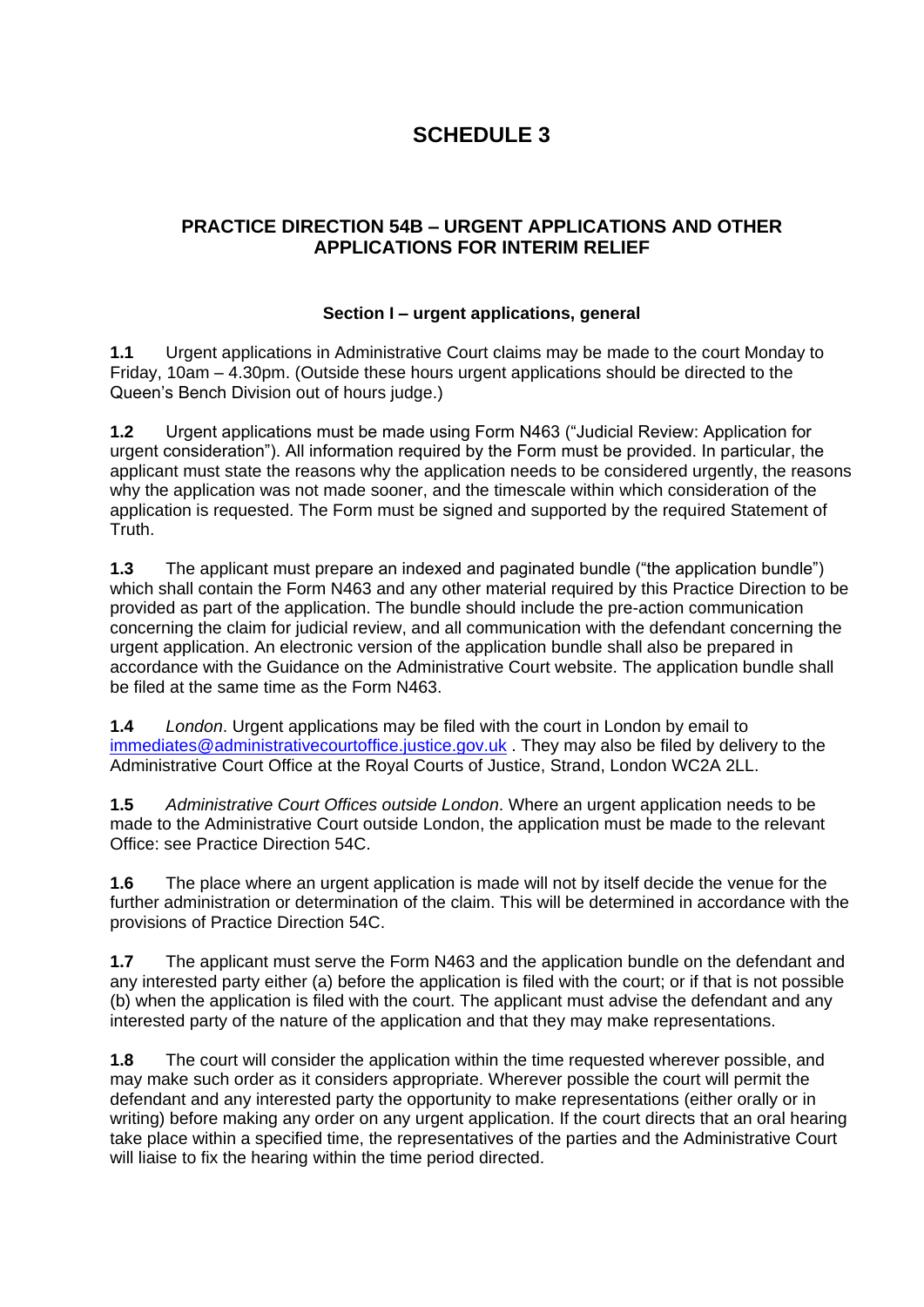## **Section II – urgent applications for interim relief**

**2.1** Where the urgent application is a claim for interim relief, the grounds on which the interim relief is made must be set out clearly and concisely.

**2.2** The applicant will be expected to have taken reasonable steps to investigate matters material to the application. The application must be supported by evidence contained in a witness statement verified by a statement of truth. The information provided should be no more than is necessary for the purposes of the application but must cover all matters that it is reasonable to assume a court would consider material to the application.

**2.3** The application will be considered in accordance with paragraph 1.8 above. However, since the court may need to determine the application without reference to the defendant or others who may be adversely affected if the interim relief requested is ordered, the applicant must identify all matters relevant to whether or not the interim relief sought should be granted (both those supporting and those undermining the application).

**2.4** The application must include a draft order which sets out, clearly and concisely, the interim relief requested.

## **Section III – urgent applications seeking an order that a claim be expedited**

**3.1** An application for expedition must include a clear and concise explanation of the reasons why expedition is necessary. The application must include a statement of the position of the defendant and any interested party on the expedition sought, or in default of that must explain the steps taken to contact the defendant and any interested party to ascertain that position.

**3.2** The applicant must provide a draft order which sets out the timetable requested by way of expedition.

## **Section IV – other applications for interim relief**

**4.1** Other applications for interim relief may be included in the Claim Form or made by filing an application notice (Form N244). The requirements at paragraphs 2.1 – 2.4 above also apply to such applications.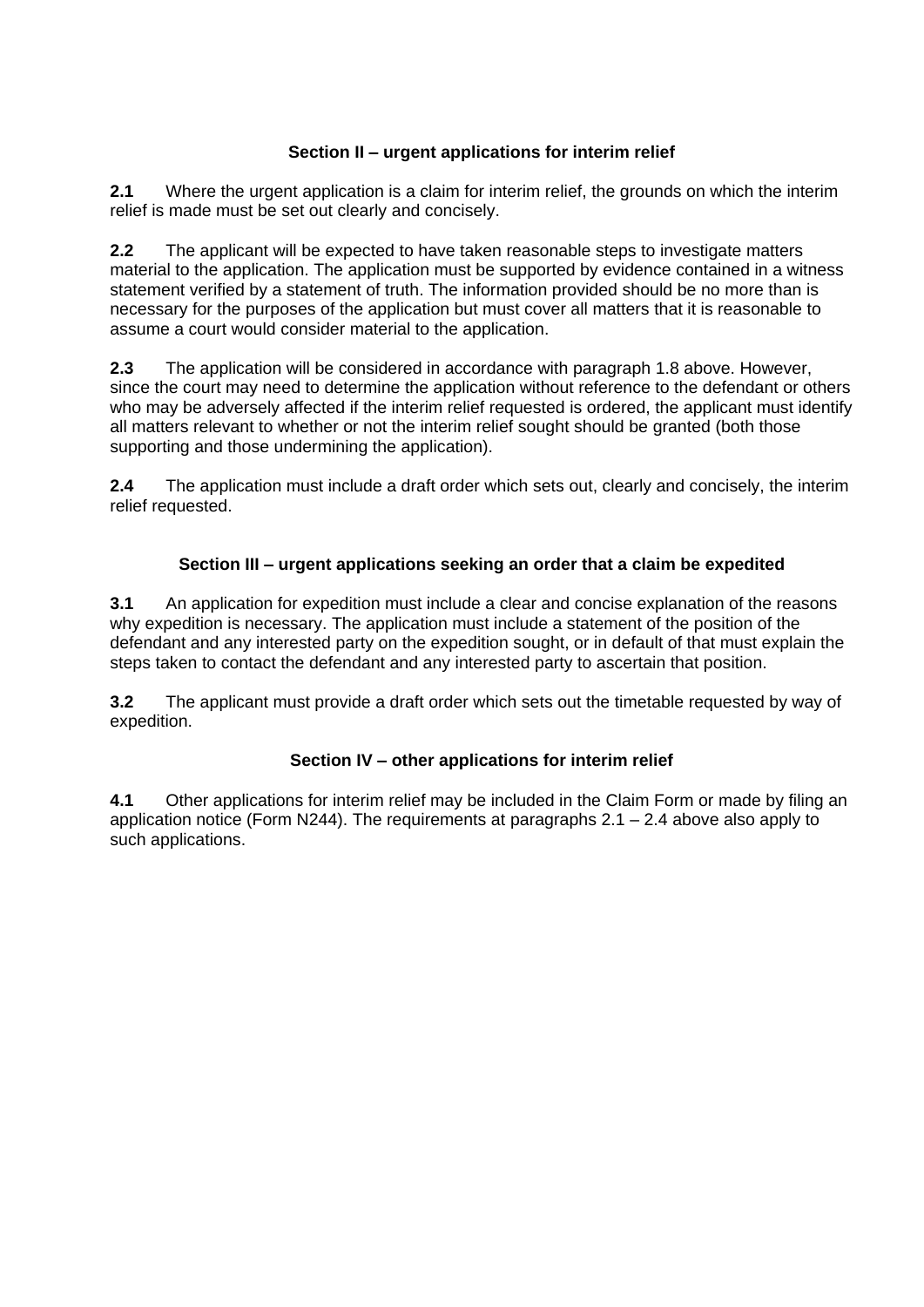# **SCHEDULE 4**

# **PRACTICE DIRECTION 54C—ADMINISTRATIVE COURT (VENUE)**

## **Section I – scope and purpose**

**1.1** This Practice Direction supplements Part 54. It concerns the place in which a claim before the Administrative Court should be started and administered and the venue at which it will be determined. It is intended to facilitate access to justice by enabling cases to be administered and determined in the most appropriate location. To achieve this purpose, it provides flexibility in relation to where claims are to be administered and enables claims to be transferred to different venues.

**1.2** (1) The administration of the Administrative Court is organised by geographical area. In addition to the central Administrative Court Office at the Royal Courts of Justice in London, there are Administrative Court Offices in Birmingham, Cardiff, Leeds and Manchester. Claims in the area of the Midlands Circuit are administered from (and should be filed in) Birmingham; claims in Wales and on the Western Circuit are administered from (and should be filed in) Cardiff; claims on the North-Eastern Circuit are administered from (and should be filed in) Leeds; and claims on the Northern Circuit are administered from (and should be filed in) Manchester.

(2) The Administrative Court applies the principle that where a claim has a specific connection to a region (by subject matter, location of the claimant or defendant or otherwise) it should, if at all possible, be administered and determined in that region.

**1.3** Rule 7.1A makes specific provision for claims against Welsh public bodies. Such claims are to be issued and heard in Wales unless required otherwise by any enactment, rule or practice direction.

## **Section II – venue: general provisions**

**2.1** Save where the proceedings are within any of the excepted classes of claim set out in paragraph 3.1 below, proceedings should be commenced at the Administrative Court office for the region with which the claim is most closely connected, having regard to the subject matter of the claim, the location of the claimant, or the defendant, or otherwise: see further below, at paragraph 2.5.

**2.2** If a Claim Form which includes one of the excepted classes of claim is filed at an Administrative Court office other than in London, the proceedings will be transferred to London.

**2.3** The proceedings may either on application by a party or by the Court acting at its own initiative, be transferred from the Administrative Court Office at which the Claim Form was issued to another Office. Such transfer is a judicial act.

**2.4** Once assigned to an Administrative Court Office, the proceedings will be administered from that office and will be determined by a judge of the Administrative Court at a suitable court. For cases assigned to the central Administrative Court Office in London, this will be the Royal Courts of Justice. For cases assigned to any of the other Administrative Court Offices, the choice of court is a matter for the Presiding Judges of the circuit or their delegates.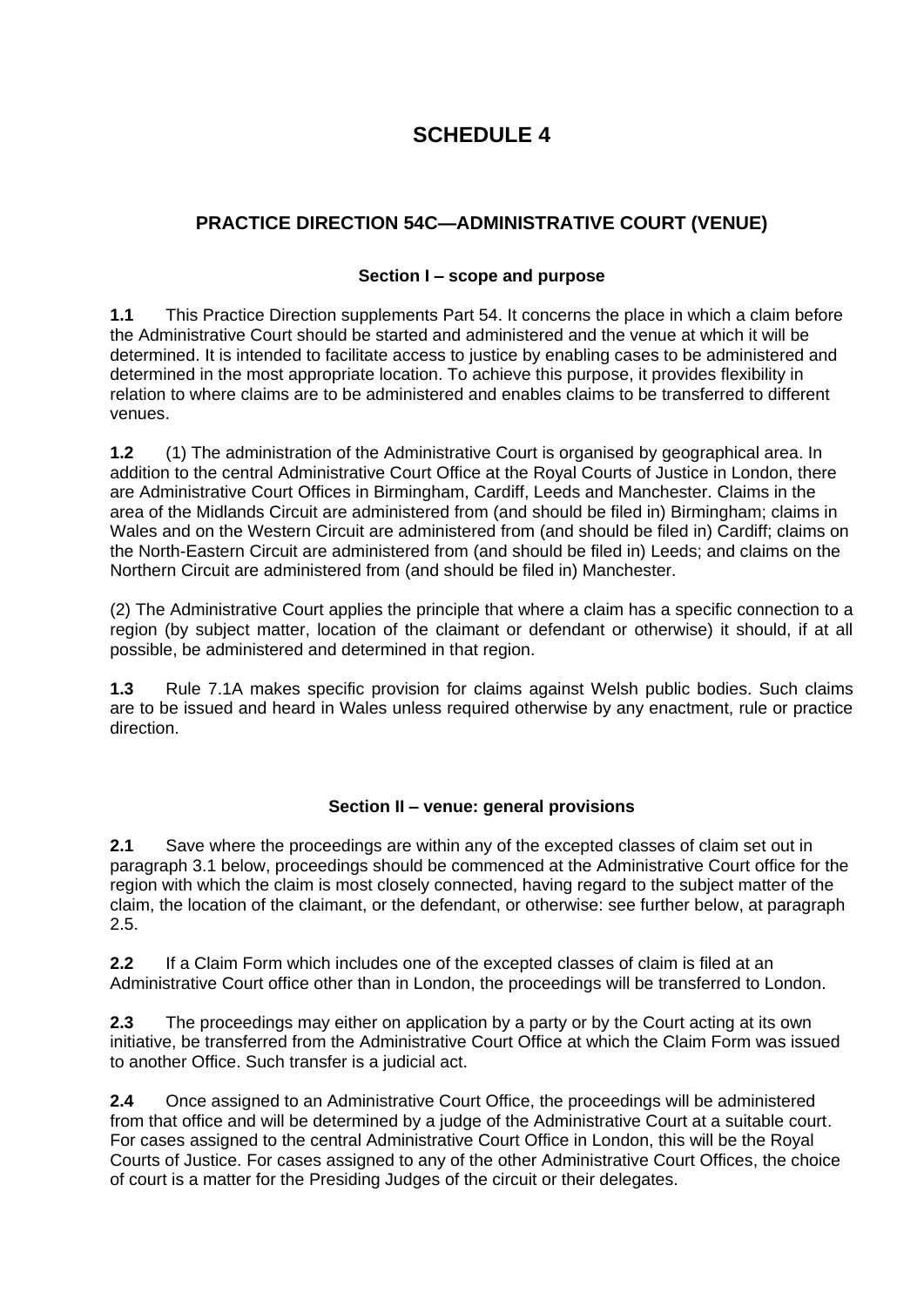**2.5** The general expectation is that proceedings will be administered and determined in the region with which the claim has the closest connection. This will be determined having regard to the subject matter of the claim, the region in which the claimant resides and the region in which the defendant or any relevant office or department of the defendant is based. In addition, the court may consider any/all other relevant circumstances including the following:

(a) any reason expressed by any party for preferring a particular venue

(b) the ease and cost of travel to a hearing

(c) the availability and suitability of alternative means of attending a hearing (for example, by video-link);

(d) the extent and nature of any public interest that the proceedings be heard in any particular locality;

(e) the time within which it is appropriate for the proceedings to be determined;

(f) whether it is desirable to administer or determine the claim in another region in the light of the volume of claims issued at, and the capacity, resources and workload of, the court at which it is issued;

(g) whether the claim raises issues sufficiently similar to those in another outstanding claim to make it desirable that it should be determined together with, or immediately following, that other claim;

(h) whether the claim raises devolution issues and for that reason whether it should more appropriately be determined in London or Cardiff; and

(i) the region in which the legal representative of the parties are based

**2.6** When giving directions under <u>rule 54.10</u>, the court may direct that proceedings be reassigned to another region for hearing (applying the matters referred to in paragraph 2.5). If no such direction is given, the claim will be heard in the same region as that in which the permission application was determined (whether on paper or at a hearing).

#### **Section III – excepted classes of claim**

**3.1** The excepted classes of claim referred to in paragraph 2 are—

- (1) proceedings to which [Part](https://uk.westlaw.com/Link/Document/FullText?findType=Y&serNum=0297850554&pubNum=121175&originatingDoc=I40F94BB0777811E79212DFEE3C6BBBA5&refType=UL&originationContext=document&transitionType=CommentaryUKLink&contextData=(sc.DocLink)) 76 or [Part](https://uk.westlaw.com/Link/Document/FullText?findType=Y&serNum=0336298276&pubNum=121175&originatingDoc=I40F94BB0777811E79212DFEE3C6BBBA5&refType=UL&originationContext=document&transitionType=CommentaryUKLink&contextData=(sc.DocLink)) 79 applies, and for the avoidance of doubt—
	- (a) proceedings relating to control orders (within the meaning of [Part](https://uk.westlaw.com/Link/Document/FullText?findType=Y&serNum=0297850554&pubNum=121175&originatingDoc=I40F94BB0777811E79212DFEE3C6BBBA5&refType=UL&originationContext=document&transitionType=CommentaryUKLink&contextData=(sc.DocLink)) 76);
	- (b) financial restrictions proceedings (within the meaning of [Part](https://uk.westlaw.com/Link/Document/FullText?findType=Y&serNum=0336298276&pubNum=121175&originatingDoc=I40F94BB0777811E79212DFEE3C6BBBA5&refType=UL&originationContext=document&transitionType=CommentaryUKLink&contextData=(sc.DocLink)) 79);

(c) proceedings relating to terrorism or alleged terrorists (where that is a relevant feature of the claim); and

(d) proceedings in which a special advocate is or is to be instructed;

(2) proceedings to which RSC [Order](https://uk.westlaw.com/Link/Document/FullText?findType=Y&serNum=0294885948&pubNum=121175&originatingDoc=I40F94BB0777811E79212DFEE3C6BBBA5&refType=UL&originationContext=document&transitionType=CommentaryUKLink&contextData=(sc.DocLink)) 115 applies;

(3) proceedings under the [Proceeds](https://uk.westlaw.com/Link/Document/FullText?findType=Y&serNum=0295307338&pubNum=121177&originatingDoc=I40F94BB0777811E79212DFEE3C6BBBA5&refType=UL&originationContext=document&transitionType=CommentaryUKLink&contextData=(sc.DocLink)) of Crime Act 2002;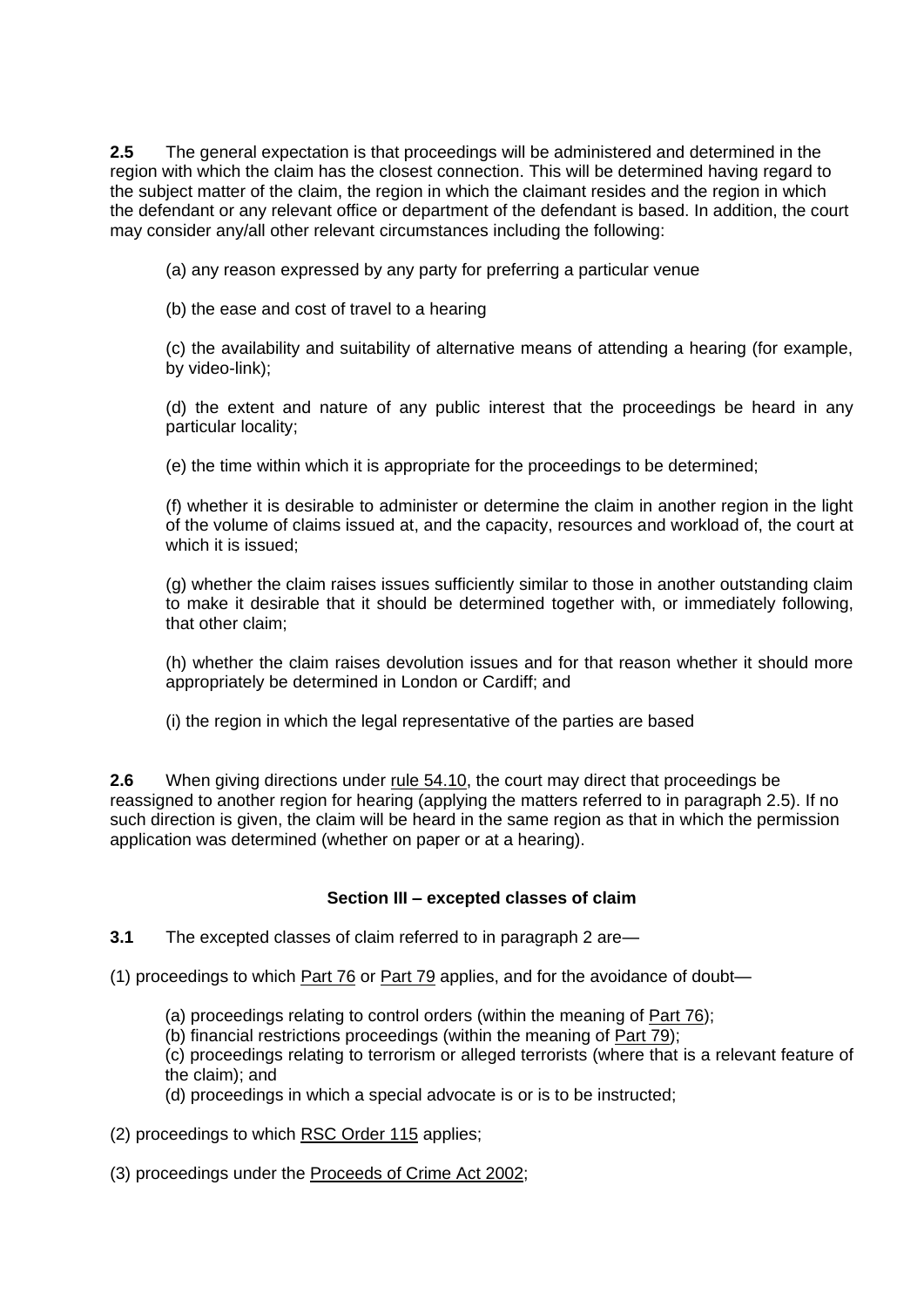- (4) appeals to the Administrative Court under the [Extradition](https://uk.westlaw.com/Link/Document/FullText?findType=Y&serNum=0295461497&pubNum=121177&originatingDoc=I40F94BB0777811E79212DFEE3C6BBBA5&refType=UL&originationContext=document&transitionType=CommentaryUKLink&contextData=(sc.DocLink)) Act 2003;
- (5) proceedings which must be heard by a Divisional Court; and
- (6) proceedings relating to the discipline of solicitors.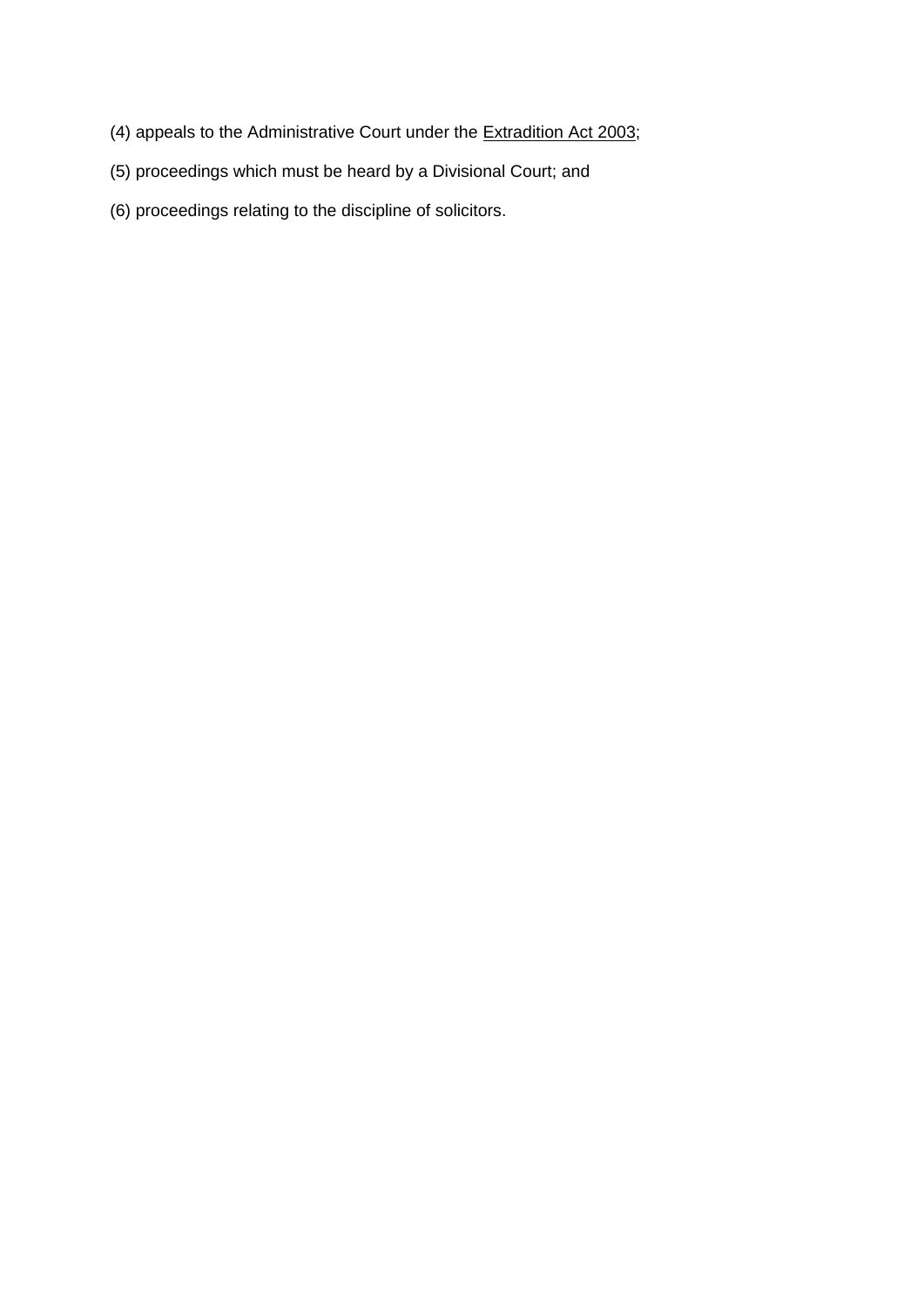# **SCHEDULE 5**

## **PRACTICE DIRECTION 54D – PLANNING COURT CLAIMS**

### **Section I – General**

**1.1** This Practice Direction supplements Part 54. It applies to Planning Court claims.

**1.2** In this Practice Direction *planning statutory review* means a review under the provisions listed in paragraph 1.1(a) to (e) of Practice Direction 8C.

### **Section II – How to start a Planning Court claim**

**2.1** Planning Court claims must be issued or lodged in the Administrative Court Office of the High Court in accordance with Practice Direction 54C.

**2.2** The form must be marked the "Planning Court".

## **Section III – Categorisation of Planning Court claims**

**3.1** Planning Court claims may be categorised as "significant" by the Planning Liaison Judge.

**3.2** Significant Planning Court claims include claims which—

(a) relate to commercial, residential, or other developments which have significant economic impact either at a local level or beyond their immediate locality;

(b) raise important points of law;

(c) generate significant public interest; or

(d) by virtue of the volume or nature of technical material, are best dealt with by judges with significant experience of handling such matters.

**3.3** A party wishing to make representations in respect of the categorisation of a Planning Court claim must do so in writing, on issuing the claim or lodging an acknowledgment of service as appropriate.

**3.4** The target timescales for the hearing of significant (as defined by paragraph 3.2) Planning Court claims, which the parties should prepare to meet, are as follows, subject to the overriding objective of the interests of justice—

(a) applications for permission to apply for judicial review or planning statutory review are to be determined within three weeks of the expiry of the time limit for filing of the acknowledgment of service;

(b) oral renewals of applications for permission to apply for judicial review or planning statutory review are to be heard within one month of receipt of request for renewal;